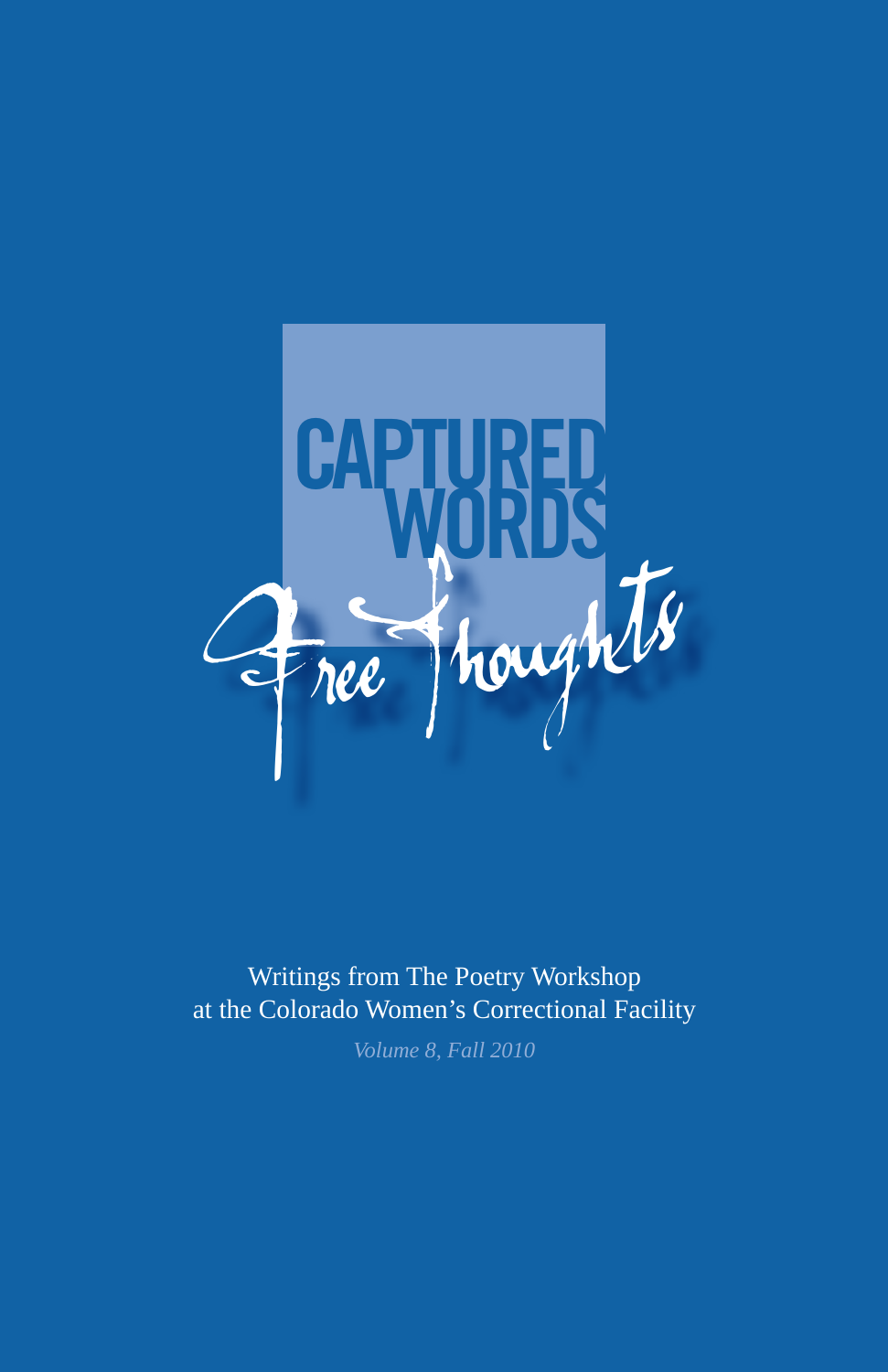# **Openings**

During the Summer of 2010, a group of us gathered in the Denver Women's Correctional Facility (DWCF) each Tuesday night and alternating Thursday nights to try to master the basic skills of public speaking. Whenever a speech went especially well, we would then try to turn the speech into a piece of writing, either as an essay, a memoir, a poem, or some other form of communication. The pieces printed here are but a sliver of the materials we produced, but they offer a glimpse into the heartbreaks and hopes of everyone involved in our workshop.

If you are imprisoned and would like to contribute to the next issue, or if you are free and would like to lend your assistance, or if you are wealthy and care to make a donation to our humble magazine, then please contact:

Stephen John Hartnett Associate Professor and Chair Department of Communication, UC Denver P.O. Box 173364, DC-176 Denver, CO 80217 stephen.hartnett@ucdenver.edu 303.556.2778

## **This issue features writings from the DWCF by:**

Susan Zalatan, DeAnna Albright, Claudia Manriquez, Anita Montoya, Sayde Page, Jacquelyn Bond, Laura Martinez, Stella O'Neal, April Murphy, and Tina Olmstead.

Special notes of thanks are due to Arlie Hiltz, April Kittinger, Jennifer Brown-Sullivan, and Pancea Morris, who delivered rousing speeches that were too long (multiple dissertations on environmentalism in April's case) to print here.

#### **Our guest writers from the Federal Prison Camp, in Phoenix, AZ, are:**

Twila D., Dharma McRyhew, J.H., Tanya Cerda, T. Davis, and Erin Ahearn.

**Our guest writers from the University of Colorado Denver are:** Linda Guthrie and Shontel Lewis.

# **Special thanks to:**

- • University of Colorado Denver students Linda Guthrie, Amy O'Connell, Ryan Dubiel, and Elisabeth Long who went to the prison for each session as "learning partners," and who helped type up and edit the works included here.
- • Former UCD student Caitlin Mock and Mark Mock Design Associates, who volunteered their time to format this issue.
- • Captain Kathleen Arnold, the DWCF's Volunteer Coordinator; Captain Christopher Phillips, the DWCF's Programs Supervisor; and all the other DWCF officers and staff who welcomed us into their facility and encouraged our work.
- • Jim Bullington, who directs the Adams State College program than sends college classes into Colorado's prisons.
- • Dr. Kristin Berg Valentine, Arizona State University, both for sharing the work of her students in the Federal Prison Camp and for supporting this magazine with a generous gift.
- • Rachel Amaru, our Boulder-based star editor, who has helped us turn our speeches into writings.
- • The University of Colorado's President's Fund for the Humanities, which offered generous financial support to this issue of our magazine.
- • Mark Mock Design Associates for the design and production of our magazine.
- • And all the prison educators and activists, imprisoned artists, progressive media producers, and other friends and allies around the country who have supported our efforts.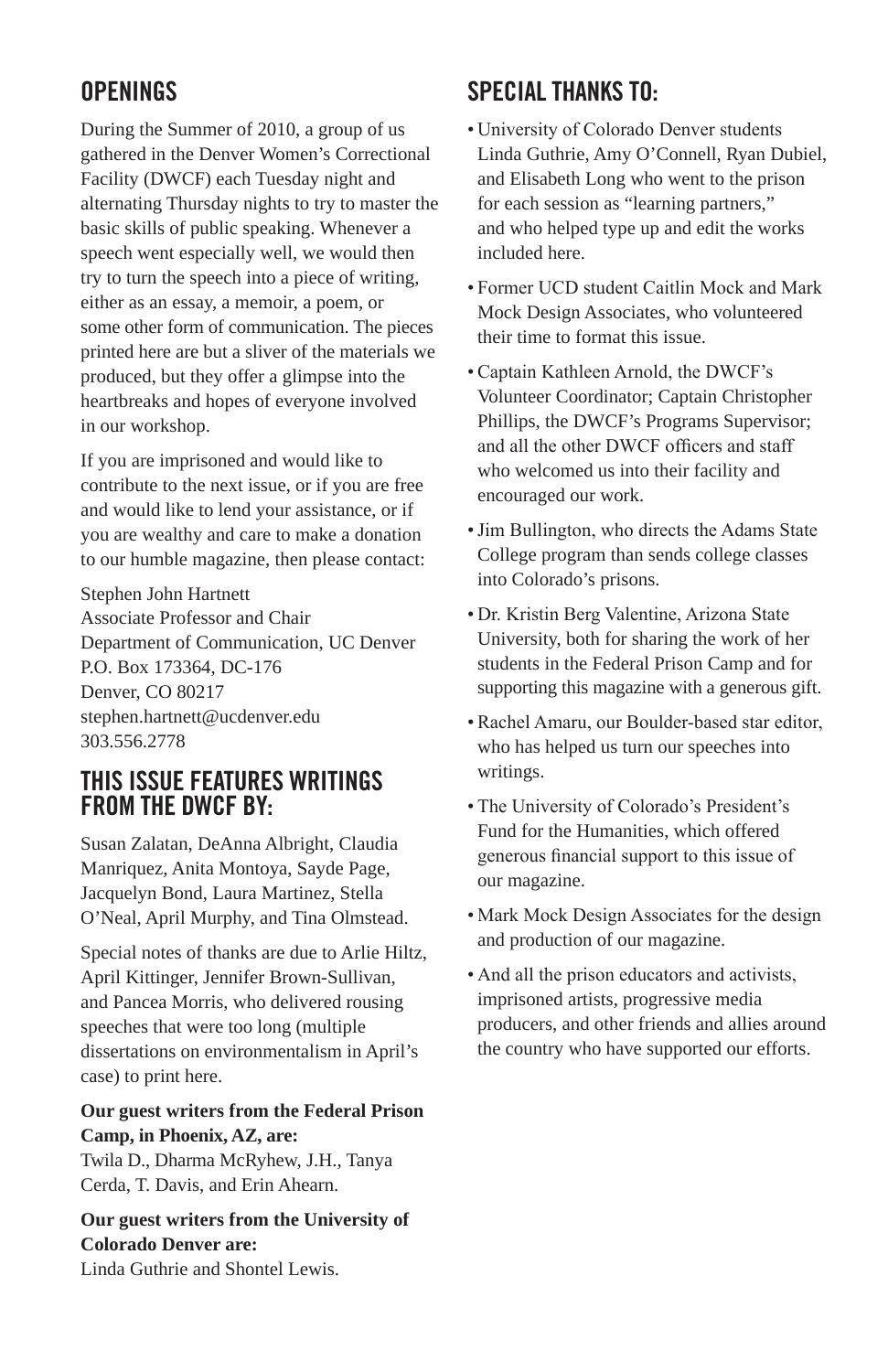# **CONTENTs**

#### **Writings from the Denver Women's Correctional Facility**

## **Guest Writings from the Federal Prison Camp, Phoenix, Arizona**

| Haiku by: J.H.; D. McRyhew; Tanya Cerda; T. Davis; and Erin Ahearn 12 |
|-----------------------------------------------------------------------|
|                                                                       |
|                                                                       |
|                                                                       |
|                                                                       |
|                                                                       |
|                                                                       |
|                                                                       |
|                                                                       |
|                                                                       |
|                                                                       |
|                                                                       |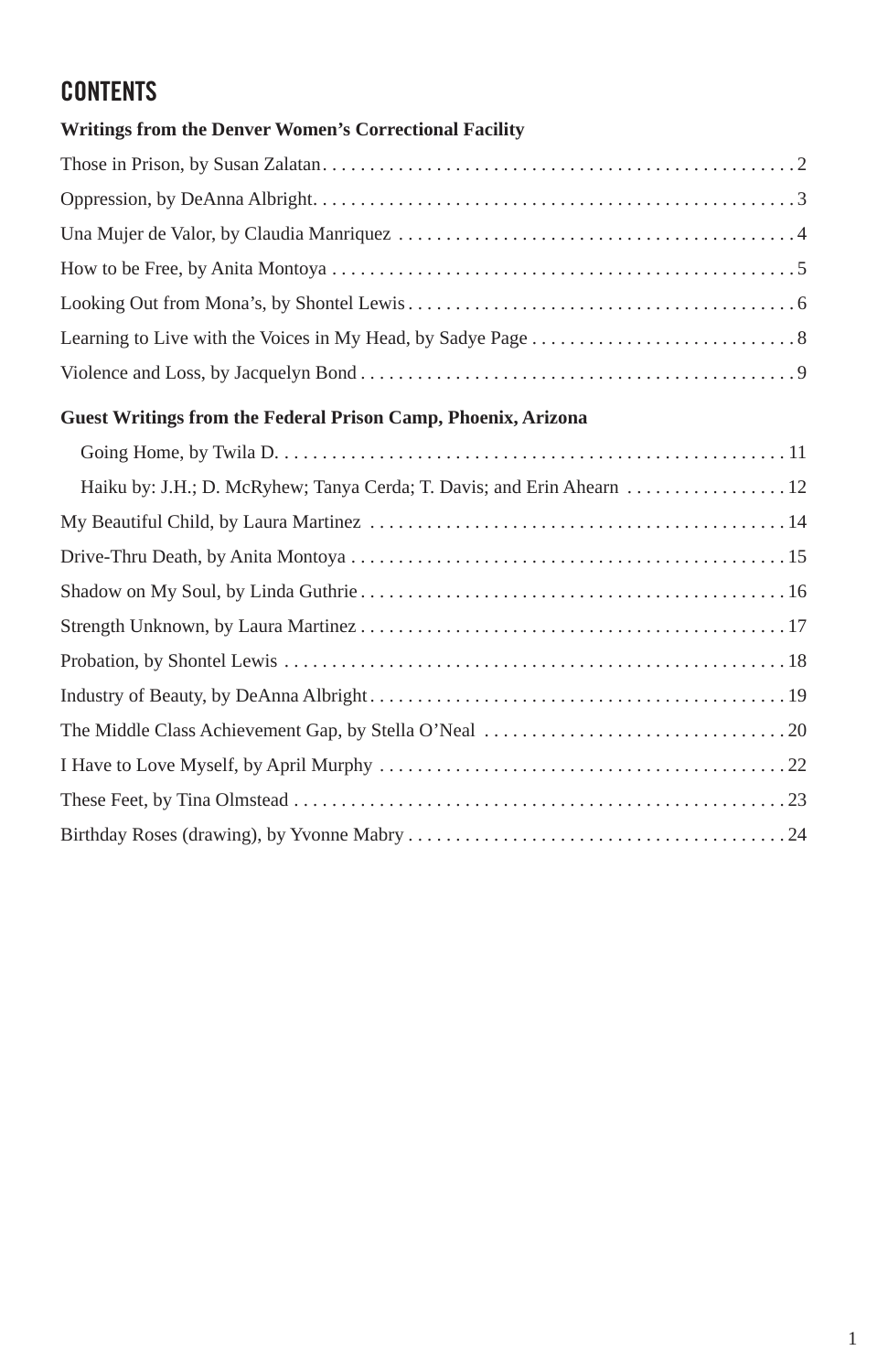## **Those in Prison**

by Susan Zalatan

We want them to be responsible So we take away all responsibility

We want them to be positive and constructive So we degrade them and make them useless

We want them to be trustworthy So we put them where there is no trust

We want them to be nonviolent So we surround them with violence

We want them to be kind and loving So we subject them to hatred and cruelty

We want them to quit being the "tough guy" So we put them where only the "tough guy" survives

We want them to quit exploiting us So we cage them where they exploit each other

We want them to take control of their lives So we make them dependent on us

We want them to be a part of our community So we separate them from our community

> You want us to have self-worth So you destroy our self-worth And call it "corrections."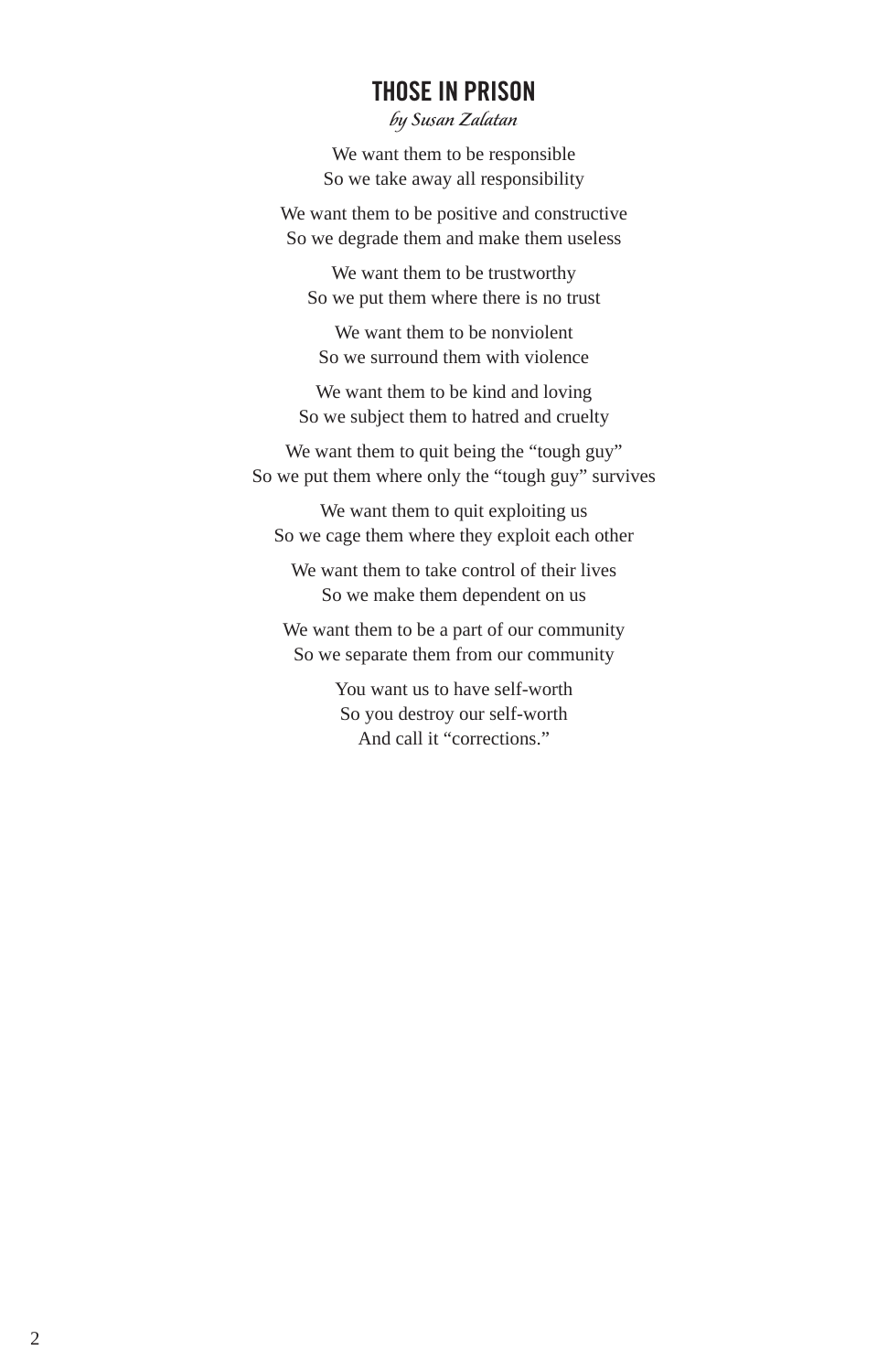# **Women's Oppression and a Call to Action**

#### by DeAnna Albright

We women are the most oppressed group on the face of the planet. In every culture, nation, and religion, we are second class citizens. In our male-dominated society, we have had to fight for the right to vote, to work, to own land, to divorce, to not be treated as the property of our fathers and husbands. We have been abused by patriarchal forces since the time of Eve! We have been subordinated by men, dominated sexually, and deemed biologically inferior and suitable only for sex and reproduction.

#### *But we have always been far more than this.*

In 1968, the first Miss America pageant was held in New York City. The women's movement was there. In fact, this was where the feminist bra burning myth began! The movement asked the fundamental question: "Can make-up mask the scars of our oppression?"

The beauty fanatics crowned a 16 year old child Miss America, declaring that a teenager exemplified the pinnacle of beauty and womanhood in the United States. This industry created and enforced standards of beauty that are upheld to this day.

A national survey conducted by Rita Freeman, author of Body Love, asked 200 women the following question: "If you could change one thing on your body, what would it be?" Not a single woman answered "nothing." The survey also asked "At what age do women reach the peak of their attractiveness?" The winning answer was 33—apparently it's all downhill from there!

Whether we want to admit it or not, women are active players in the beauty game. We lower our own self esteem, as well as that of other women, by absorbing the unattainable ideal of beauty fashioned by the beauty industry. We then compare that falsehood to our actual appearance.

So here is how I propose that we begin to solve the problem:

1. Boycott the practice of comparison.

2. Start a letter campaign protesting the small range of women's sizes and shapes depicted in magazine advertisements marketed towards women.

3. Resist the wide range of plastic surgeries, including labium plasty, otherwise known as "designer vaginas."

4. Raise awareness of the social and medical risks of plastic surgery. With each surgery, we bow down to the societal abuses we've fought against, allowing ourselvesto be identified exclusively assex objects.

And now I need to ask you to start to visualize a different you . . .

Picture your ideal self… Maybe you're 20 pounds lighter with shapely lips, or 10 years younger and have a flatter stomach. Or maybe you're big breasted with thin thighs... *Now tip that mirror over and shatter it.* 

See yourself instead in your every day appearance--that's beauty.

The Immigrant in search of freedom and prosperity, holding a child in her arms--that's beauty.

The 56 year old career woman who speaks four different languages and closes multi-million dollar deals--that's beauty.

The woman with a scar on her knee from partying too hard at Pride--that's beauty.

The woman who can give you laugh lines with just the thought of her--that's beauty.

So let us start now: love your body, love your mind, learn our histories, because women, *we are so beautiful.*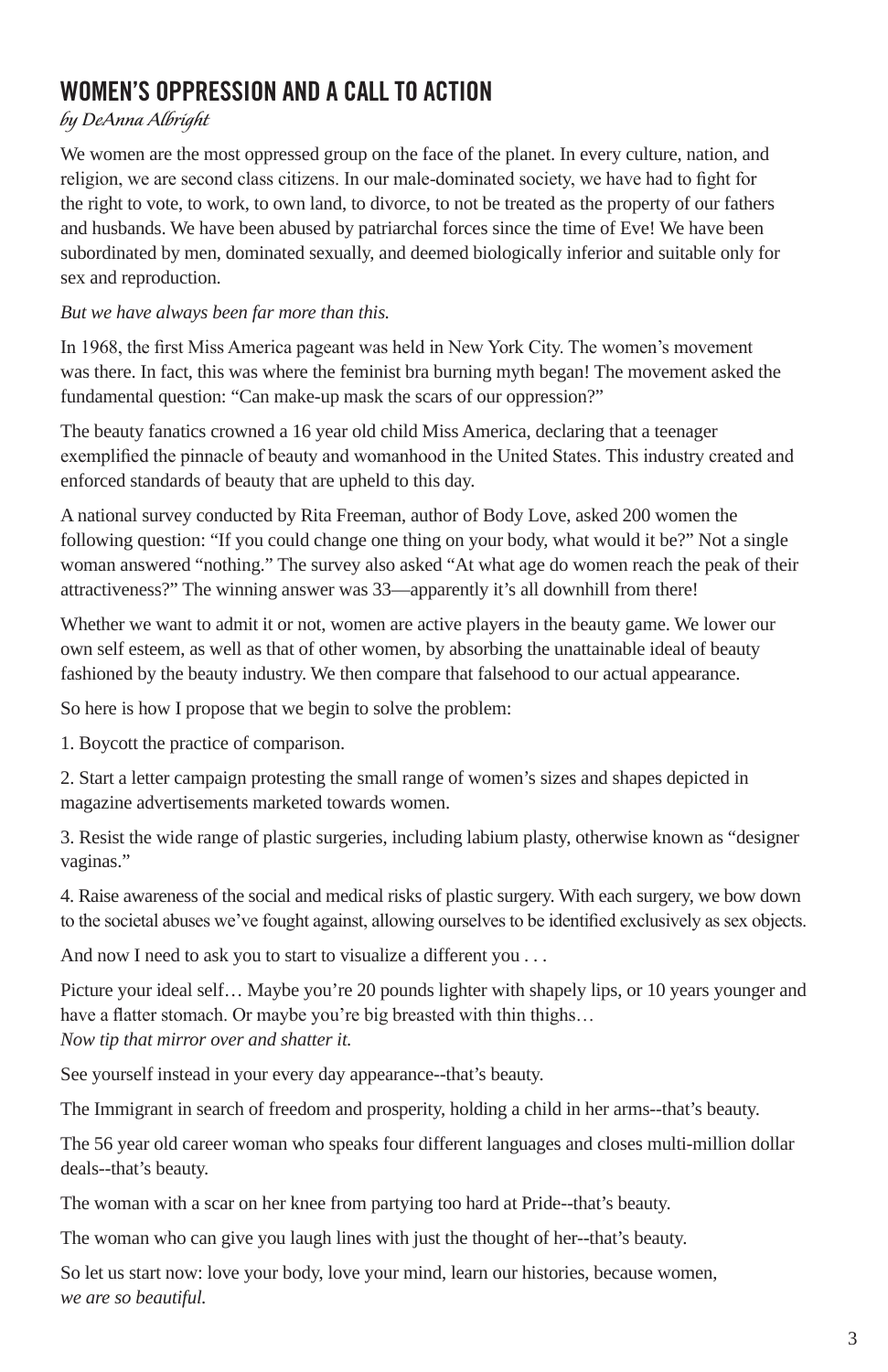## **Una Mujer de Valor**

by Claudia L. Manriquez

Aquel que busca la voluntad de DIOS en toda decisión Es un ser humano guíado por el Espíritu Santo Ya no vive para si mismo, vive para agradar a su SEÑOR Piensa antes de hablar y actuar, porque ya es alguien sabio

Aquel que save lo que es sufrir y esta arto Que ya no pierda el tiempo y tome ese paso Pongase ante los pies del que puede restaurarlo Solamente asi podra recibir sanación y moldación

Todo ser humano necesita guíanza y estructura Si ve que su manera lo ha llevado a una vida de tortura Obiamente esta perdido, que busque la salida Sola hay una forma de obtener paz y alegría

Esto viene de alguien que en lo mas profundo se undio Cuando dijieron que pasaria el resto de su vida en una prisión Si hera yo—yo no pude sola pero DIOS me rescato Primero cambio mi mente, alma y corazón.

Luego cambio mi sentencia ~ Gloria a DIOS Hoy soy una mujer fuerte ~ llena de valor Una guerrera que trai almas, honra y Gloria a mi SEÑOR Un día vivire para siempre con el dueňo de mi corazón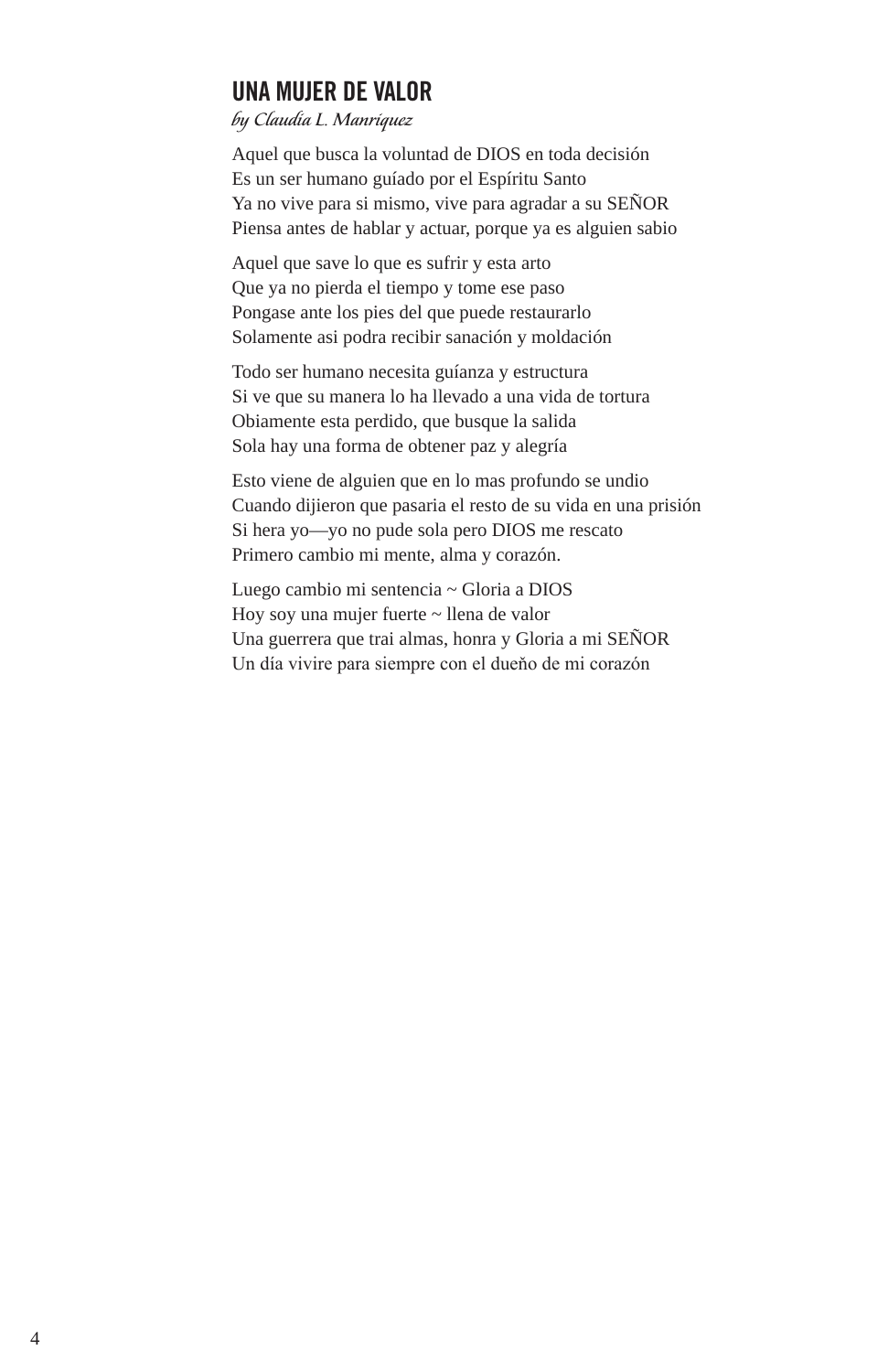## **How to be Free**

by Anita Montoya

Dark Cultivates Pain Pain Cultivates Addiction Addiction Cultivates Loss Loss Cultivates Mourning

Mourning—Loss—Addiction—Pain

This was my life Before I landed in the system Stopped spinning out of control And began to find myself

Sunlight Cultivates Struggles Struggles Cultivate Strength Strength Cultivates Hope Hope Cultivates Love

Struggles—Strength—Hope—Love

This is my life Now that I've learned I control my destiny

Strange, isn't it? I had to get thrown into prison To finally learn How to be free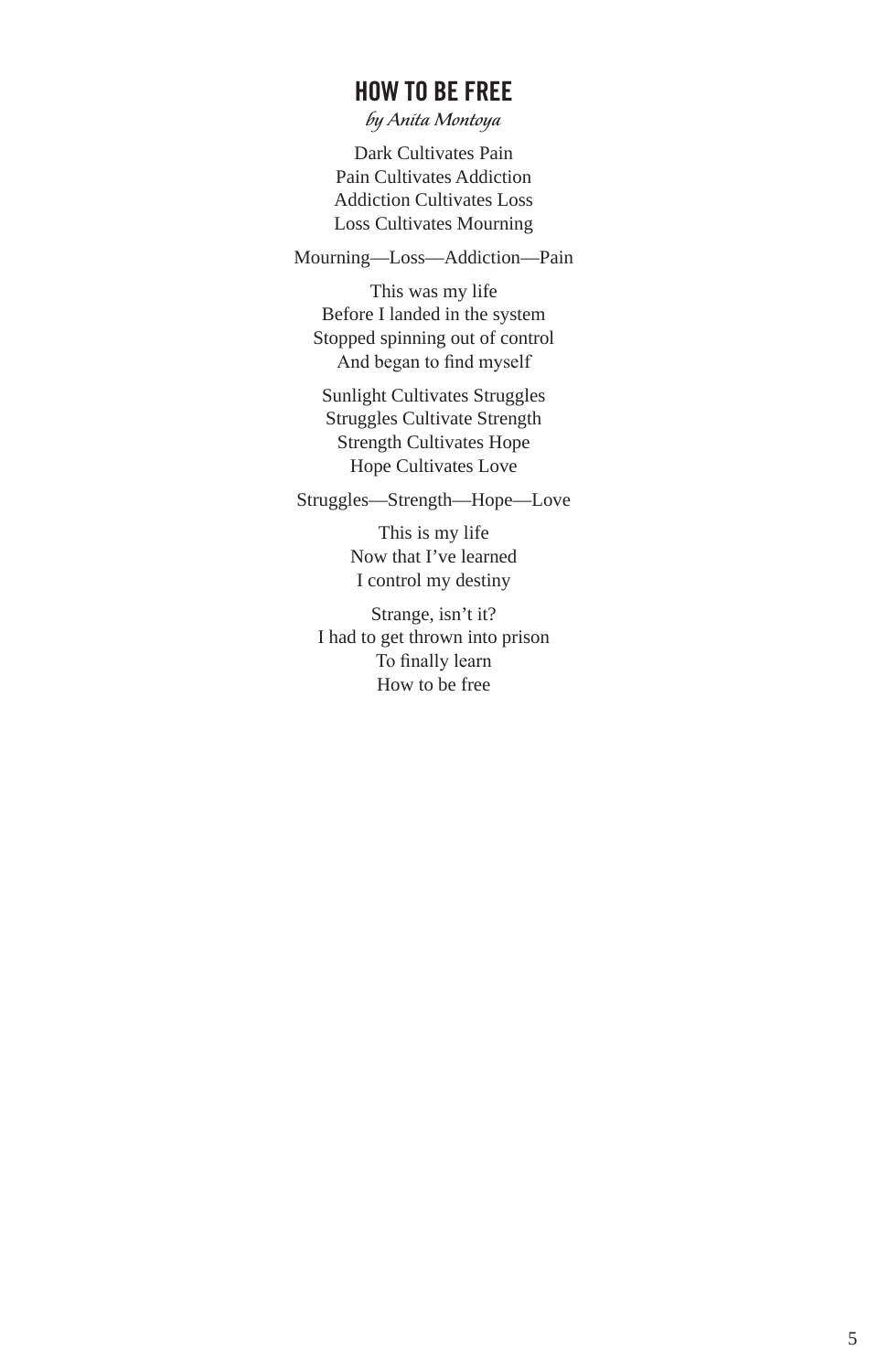## **Looking Out from Mona's**

by Shontel Lewis

Looking out from Mona's Wanting more for my people Why aren't we able to unite? Ignite an uproar That will demand the attention of the world

I adore my people How deep can we go To reach our full potential? Wishing community unity was a given Not a hallucination Or just a saying Wondering where my place is in this dream I need the right team So we can be a powerful machine Spread our wings And achieve The Black American dream Give our community the means Necessary for healing Cultural uplifting Erasing self-hatred And remember that this very spot Was the epitome of blackness Business, expenses, parades, celebrations A collaboration of our people United as one to achieve The Black American dream

> How will we achieve that? Looking out from Mona's I see my people hurt, confused Lost in this poverty lifestyle Wondering as to how I as a child Hung out with this same crowd Yet avoided the life of my friends Addicted to drugs Used like rugs Trapped in a gang Loss of their real name Being called "Lil C Loc Cuz"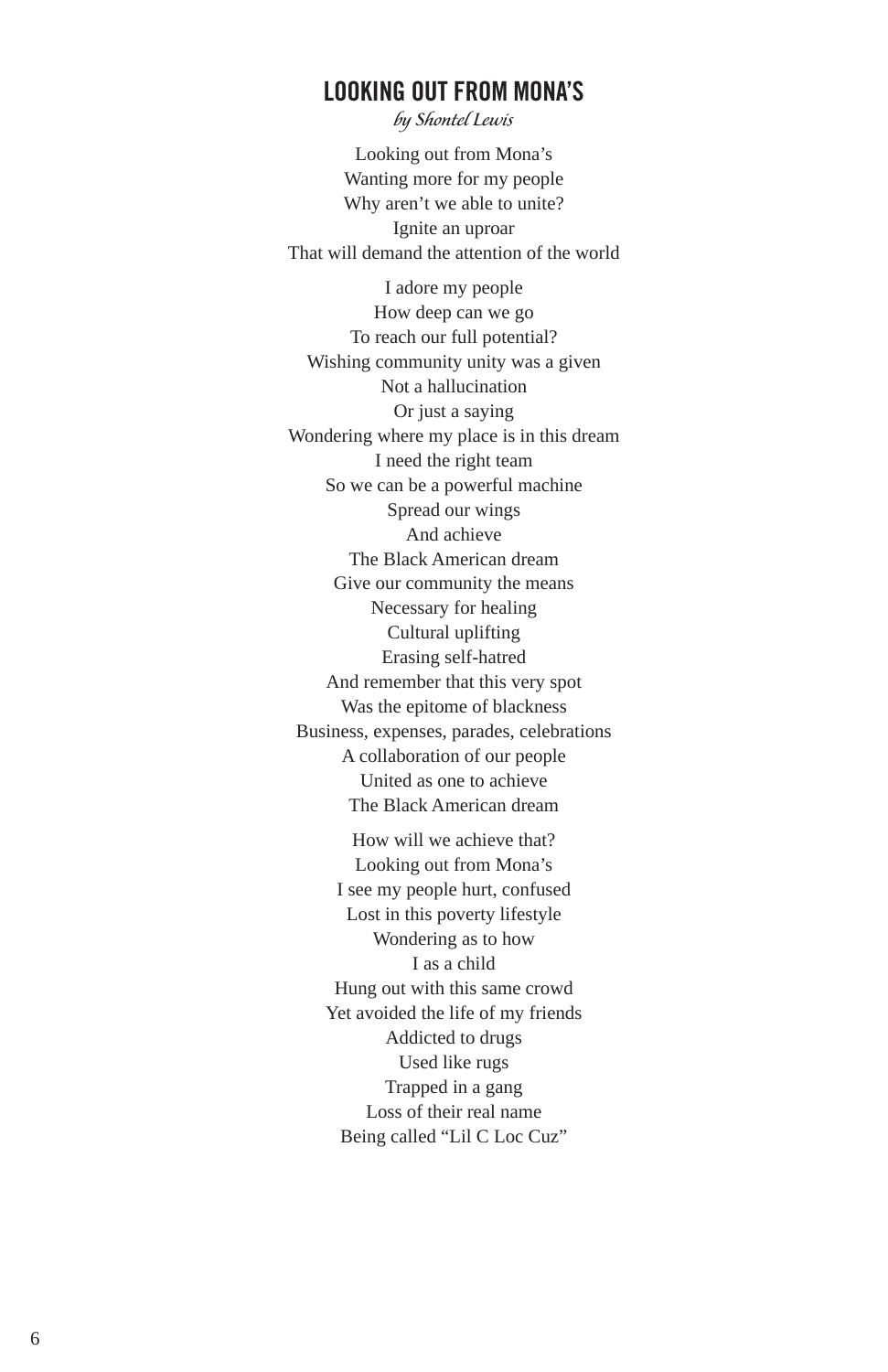Looking out from Mona's I wonder how this family business was able to strive When everyone suffers hard times And Blackberries still remains in our minds Where the corners are all lined With our youth Decked in their true blue Chasing the dream they have been shown On the videos Alone in their homes Parents gone Grandparents step in But when will we step up? My people must get up

Wake up And no longer accept defeat I wonder what they see Hopefully the same conviction as me While looking out from Mona's

*Editor's note: Mona's is the soul food landmark in Denver's Five-Points neighborhood, the historical center of African American Denver. Blackberries was a local, alternative coffee shop that closed in the Summer of 2010.*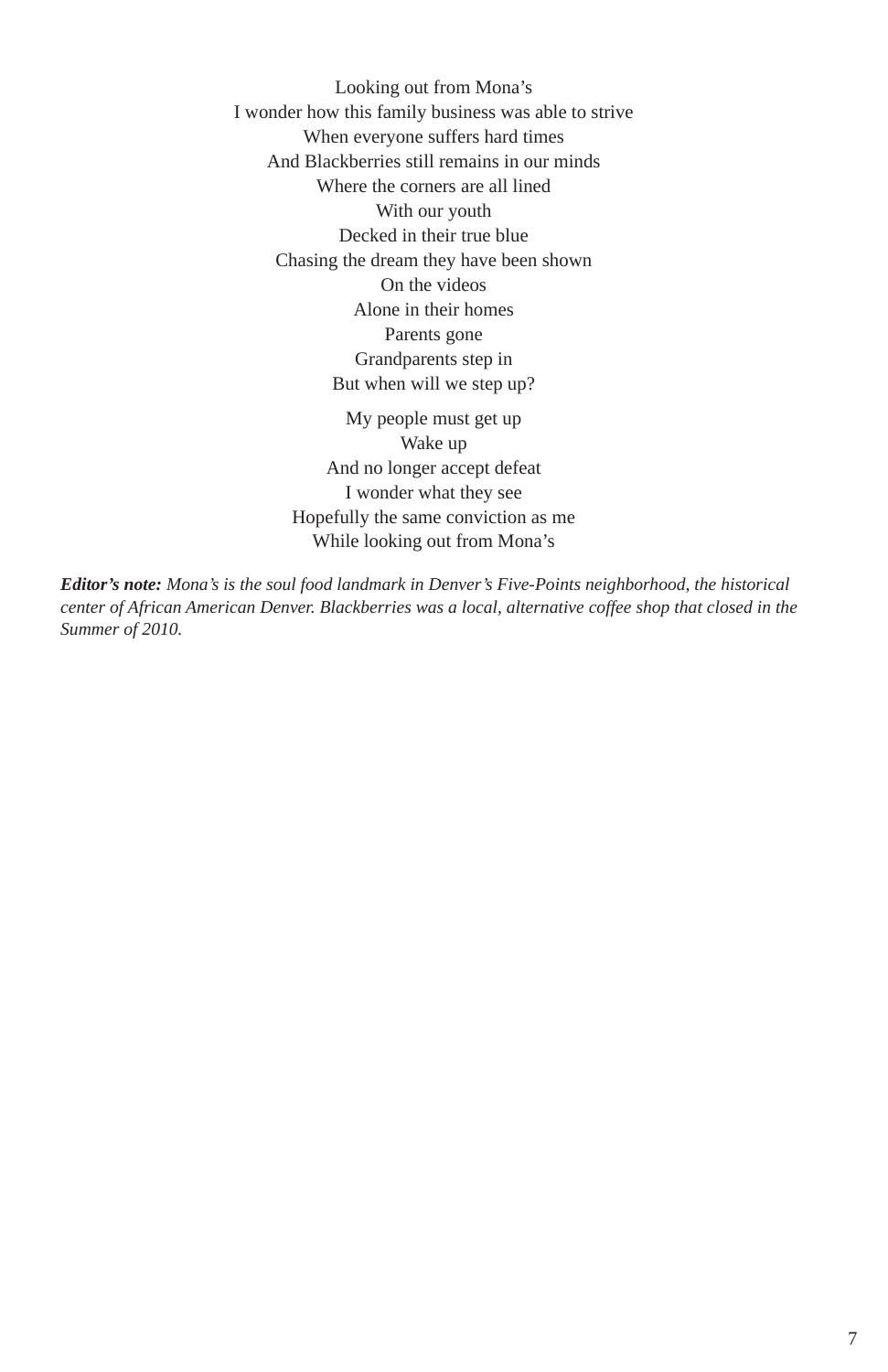# **Learning to Live with the Voices in My Head**

#### by Sayde Page

Why is it that when people talk to God it is called prayer, but when voices speak to us it is called schizophrenia? In reading this essay, I would like you to have a change of heart about people suffering from an illness called schizophrenia, a disorder that strikes one percent of Americans. I hope that after reading this essay, you will take a stand to help people suffering from this illness.

First, I want you to envision a fourteen year old girl, one who did not have medication to help her deal with the voices she heard. The voices always told her that someone was trying to hurt her. She was scared because she did not know where the voices were coming from. One day her voices were really bad. She stood outside, throwing rocks at her house, trying to make the voices go away. Her grandmother, who had been a loving mother to her, came outside to tell her to come in and to stop throwing rocks. The girl saw that her grandmother had a broom in her hand; the voices told her that her grandmother was going to hit her with the broom. The girl picked up a rock and threw it at her grandmother, hitting her in the head and busting it open.

Can you imagine an illness that can make a little girl do something like that to someone she loves? That girl was me. Now envision me at the age of twenty-six, being harassed by a police officer. It happened on July 29, 2005. I was arrested on a warrant for not paying my fine. I was going through a particularly rough time in my life, and had been using drugs to ease my voices. The arresting officer knew about my illness from reports on his computer. Moreover, police officers are trained to use great caution when dealing with people with mental illness. Nonetheless, the arresting officer began calling me names: He called me *bitch*, *crack head*, and other unprintable things, and his verbal assault triggered my voices. They told me that the police officer was going to hurt me, so I kicked the arresting officer in the groin and then spit on his partner. After they wrestled me into the car, I started ramming my head into the window in an attempt to stop the voices, but I ended up busting my head open. An arrest for a stupid hundred dollar fine led to an officer dehumanizing me, which led to me assaulting two police officers and receiving a charge of criminal mischief for knocking the police window loose. The final result: I landed in prison with a four year sentence.

Having told you about how my voices landed me in prison, I want now to share with you ways that you can help support people with schizophrenia. First, if you share my illness, you can go to a meeting of Schizophrenia Anonymous, a self-help support group for people diagnosed with schizophrenia or schizophrenia-related illness. The group encourages members to take positive steps towards recovery from their illness. Second, anyone can volunteer at a Drop-in-Center for people with chronic illness. Such facilities offer housing and clothing, eyeglasses, haircuts, and other daily needs. Third, you can show your support by letting people suffering from schizophrenia know that you care by being there for them and listening.

Finally, I want everyone who reads this essay to know that I am now a changed woman who is able to control her voices by taking medications on a daily basis. I have also learned new coping skills to block out my voices. I have built a circle of friends who support me when I am down, so I am not alone anymore. As you can understand, the more support a person has with this illness, the healthier she will be.

As someone who has learned to live with the voices in her head, I want to close by asking you a favor: Please have confidence in those of us who suffer from schizophrenia, and we will confide in you. Find a friend, be a friend.

*Editorial Note: To learn more about schizophrenia, visit www.schizophrenia.com; to locate a Schizophrenia Anonymous meeting near you, go to www.sanonymous.org; to find a Drop-in-Center, go to www.charg.org.*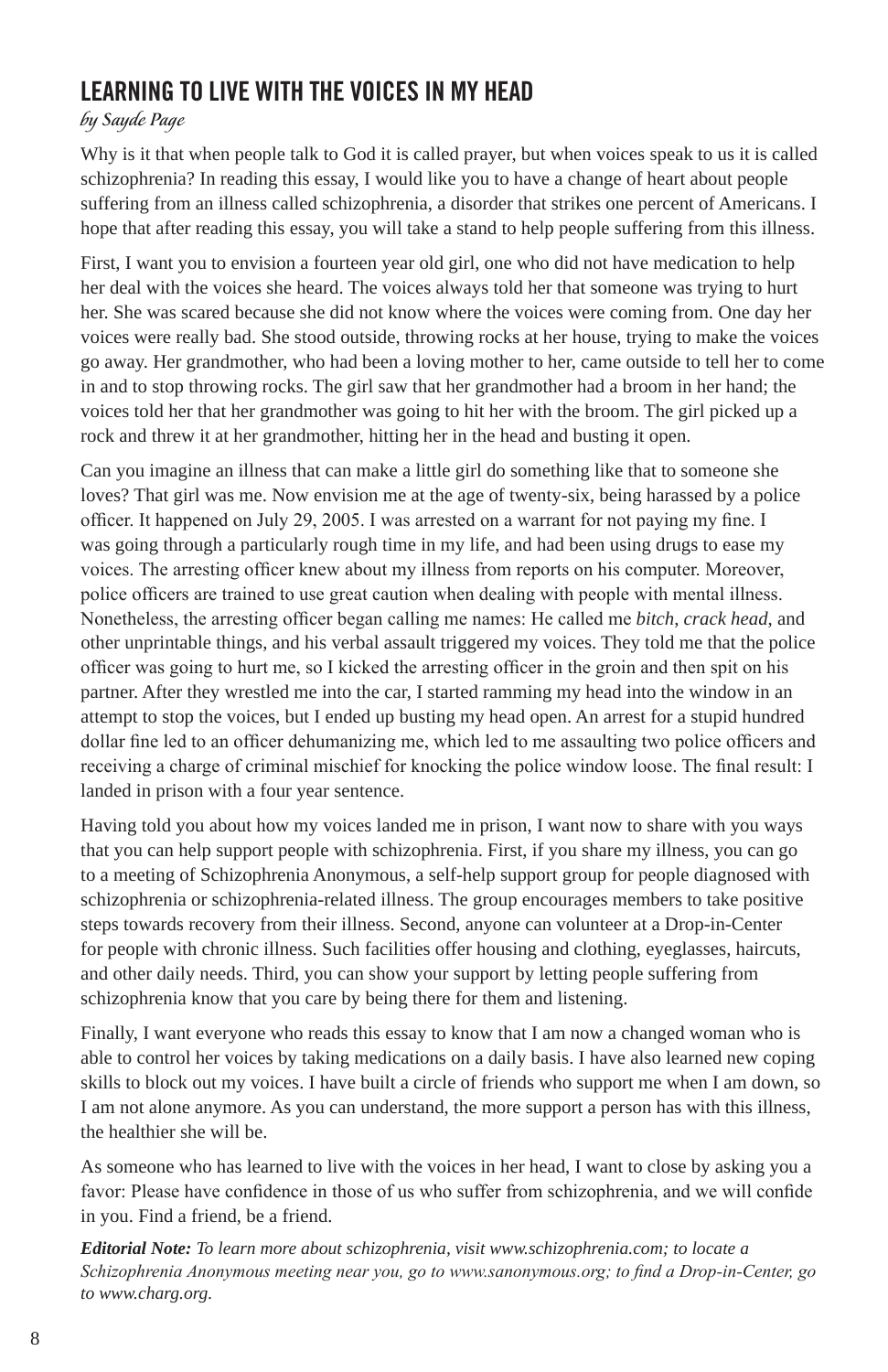# **Violence & Loss**

#### by Jacquelyn Bond

A life inside slowly began to die, even before taking his first breath in the world. With every beat of my heart and every blow from their hands, Death was ticking closer and closer. I tried to curl in a tight ball and I prayed for God to keep me and this child safe. While he clung to life, still inside my womb, I began to foresee his death, and possibly my own. Questions ran deep through my mind, and in my heart I was screaming *"I'm sorry, my child, no more fight can I find!"* In the end, my son did not escape death that fateful night, and even though I am alive today, a part of me died with him.

To place your child into the ground knowing that you will never hold his hand or watch him play is the hardest situation a mother can face. A mother's primal instinct is to protect her child no matter what the situation, but I must tell you that there are some situations so out of our control that no matter how much we would wish to trade our lives for our children's, it can't be done, the power is not in our hands. This happened to me. It is my loss and my tragedy.

This is my story.

On October 10, 2009, I was nine months pregnant with my second child. I was the wife of a street hustler and drug dealer, who was also my best friend. I was five days away from my due date and was supposed to have been out of the state, in Indianapolis with my husband. Instead, I stayed home because I was having pre-labor contractions. My husband and a partner of his had quarreled a few months into my pregnancy, and there were a lot of threats in the streets between the two of them. On the night of October 10, I was home alone, just getting out of the shower, when two men broke into my townhome and proceeded to rob us. One of the men was my husband's expartner and the other was an acquaintance of his. My presence startled them. They clearly hadn't expected to find me there, assuming I had gone out of town with my husband. Because I had seen their faces and would be able to identify them, I would receive the most dreadful beating one could ever imagine. The two of them pistol-whipped me and beat me into oblivion. I could hardly hold myself together with all the blows. Even so, my primal instinct kicked in and I did everything in my power to protect my child. I would not give in. I remember one of the guys saying, "Hey man, she isn't going down without a fight and I am not shooting her. I'm out!" The other man kicked me in the back and I fell hard into the corner of the sink, slamming the middle of my nine months pregnant belly. I immediately felt fluid running down my legs. I clutched my stomach and all I remember from that moment was that I was on my knees praying for God to save my child and me.

The next thing I remember was being told that my child was brain dead with a severed spinal cord, and that the surgeon had almost lost me due to the blood loss.

I held my child several days later. He was swathed in a powder-blue jumpsuit and wrapped in his blanket, as if he were only sleeping. For two hours, during his celebration of life ceremony, I held this innocent child who had lost his life to a vicious death. I placed my child into the casket instead of a bassinet; I put him into the ground instead of into the car to go home.

I still feel loss, I still grieve, I still wake up clutching my stomach with silent screams. I have been through grief and loss counseling and I have sought out emotional release. And even though my child is dead, I remember that he still breathes in my soul and lives in Heaven. Somewhere, Dequarius Ke'Shawn Marques Bond is free. He is my angel, always watching over me and his family.

*continues on next page*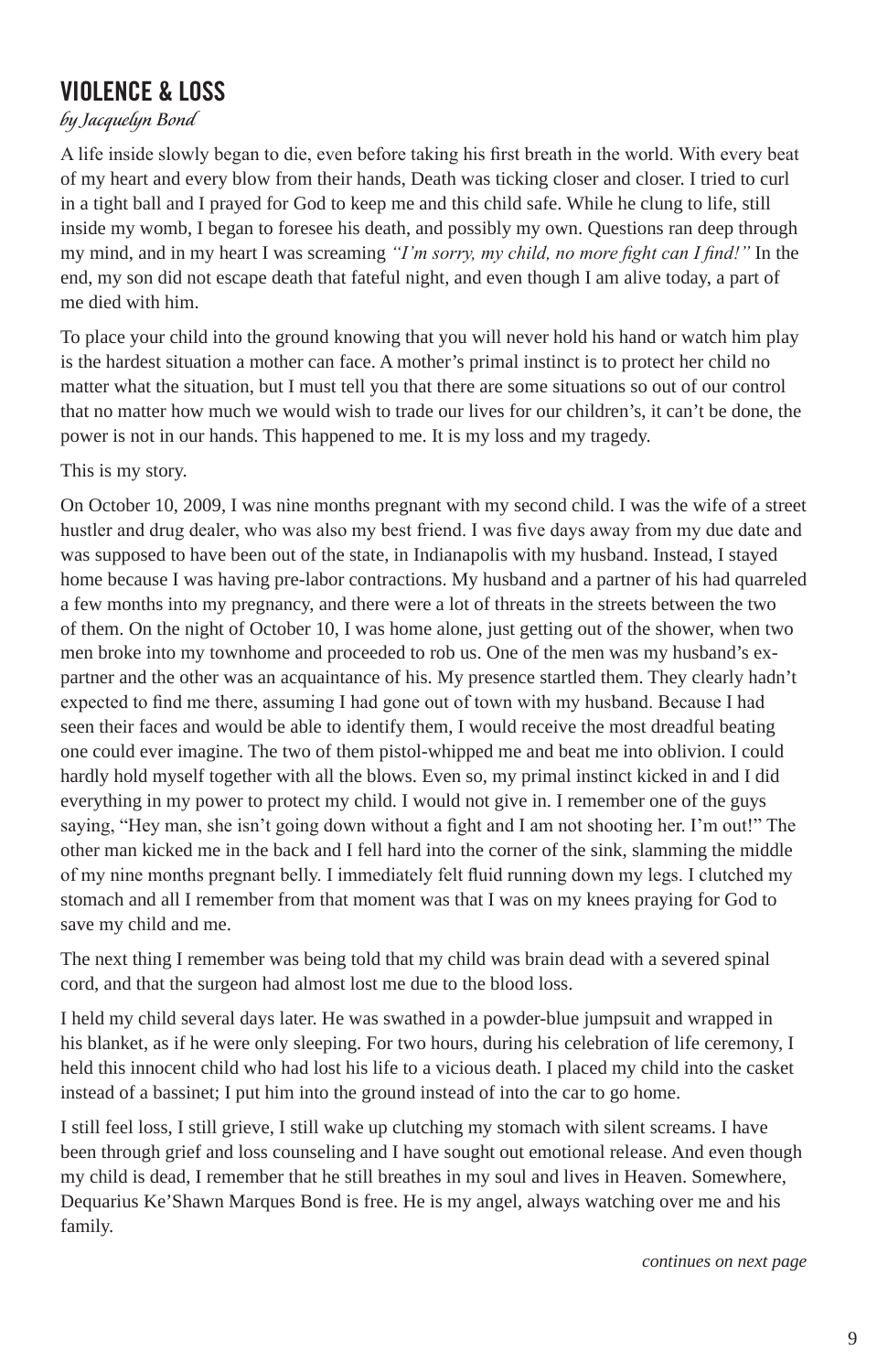Having been a victim of violence, and one that resulted in death, I pledge to walk out of these fences and take my place in "Stopping the Cycle of Violence." I will find somewhere that I can volunteer, speaking to, and maybe even counseling, youth at risk, gang bangers in juvenile halls, or kids in group homes. I will enlighten them on recognizing the needless violence behind the "dope game" and the "street life." They too are someone's child, once innocent in the womb. The fact remains that we are guaranteed only one thing after life is created, and that is death, so let it be timely and arrive only after much living. Don't let it happen from needless violence done to someone you love, or to yourself.

So please, take a stand with me against violence by helping to promote peace and understanding.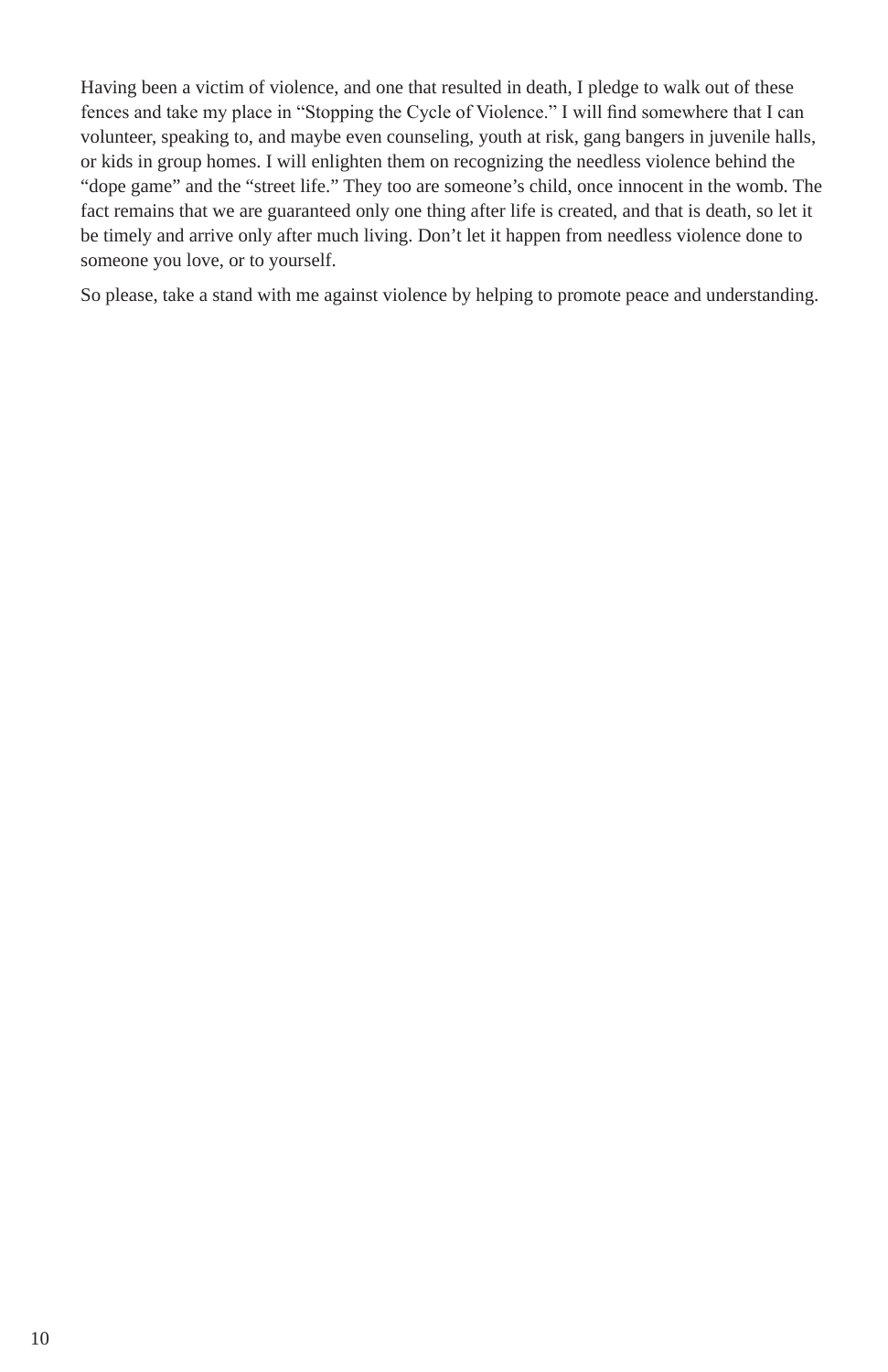# **Guest Authors from the Arizona Federal Prison Camp**

The texts included here were written by women enrolled in a creative writing and communication class at the Federal Prison Camp (FPC) in Phoenix, Arizona. This class is taught by Dr. Kristin Bervig Valentine, Professor Emerita of Communication and Women's Studies at Arizona State University. Strong support for enhanced educational opportunities for the women incarcerated at this facility is demonstrated by Associate Warden Steven Southall, Supervisor of Education Karrie Martin, Unit Director Michael Jenkins, and Education Specialist Stephen McVey. The college program in general, and the creative writing and communication class in particular, has also benefitted from the work of volunteers from Arizona State University and from Heidi Jaeger and Dr. Jo Jorgensen at Rio Salado College in Phoenix.

# **Going Home**

#### by Twila D.

I pull open the shade next to my window seat. Outside the rain pelts the pane like a thousand confused insects. I am as giddy as a child on Christmas morning. Over the speakers I hear the officious voice of a flight attendant saying "please fasten your seat belts in preparation for landing." As the aircraft descends, the pressure in the cabin builds, making my ears pop and the butterflies in my stomach dance.

To relieve my apprehension, I observe the other passengers for the next few minutes. Smartly dressed in the latest styles, and in a rainbow of colors, they all look so confident that I feel inadequate, as I am dressed in a pair of gray sweatpants and an equally gray t-shirt. With no forewarning, I am overcome by fear and doubt. I haven't seen my family in over eight years. What if they don't recognize me? Prison life has aged me so much that they might not. Worse yet is the next thought: "What if nobody comes to pick me up?"

The plane lands without incident and I gather my meager belongings, consisting only of a scantily packed gray mesh bag and a well-read paperback novel. As I de-board the plane onto the tarmac, I am overwhelmed by the sense of home and stand for a moment in awe of the majestic mountains and dense rugged terrain. The clean crisp air of southeast Alaska carries the scent of Sitka spruce, hemlock, and cedar trees. The sea spray tastes salmon rich. Overhead the seagulls caw as they compete for airspace. In the distance a tugboat blows its horn as it leaves the harbor.

Alone on the tarmac, I stand still in the rain. I close my eyes and inhale deeply, breathing in memories of such a long time ago that, for the moment, I am perfectly content and my spirits begin to lift. When I open my eyes again, I see my brothers, looking more distinguished than I had remembered them, or maybe it's just their gray hair. Behind my brothers, my heart jumps at the sight of my three sons, looking like younger versions of their uncles. Mere teenagers when I went away, they've grown into strapping young men with their charming wives and offspring gathered around them. My grandchildren are all dark haired with light skin and mystic cloudless blue eyes, as alluring as a glacier in the sun. I smile when I realize they look like me; all my fears and doubts disappear as my family welcomes me home.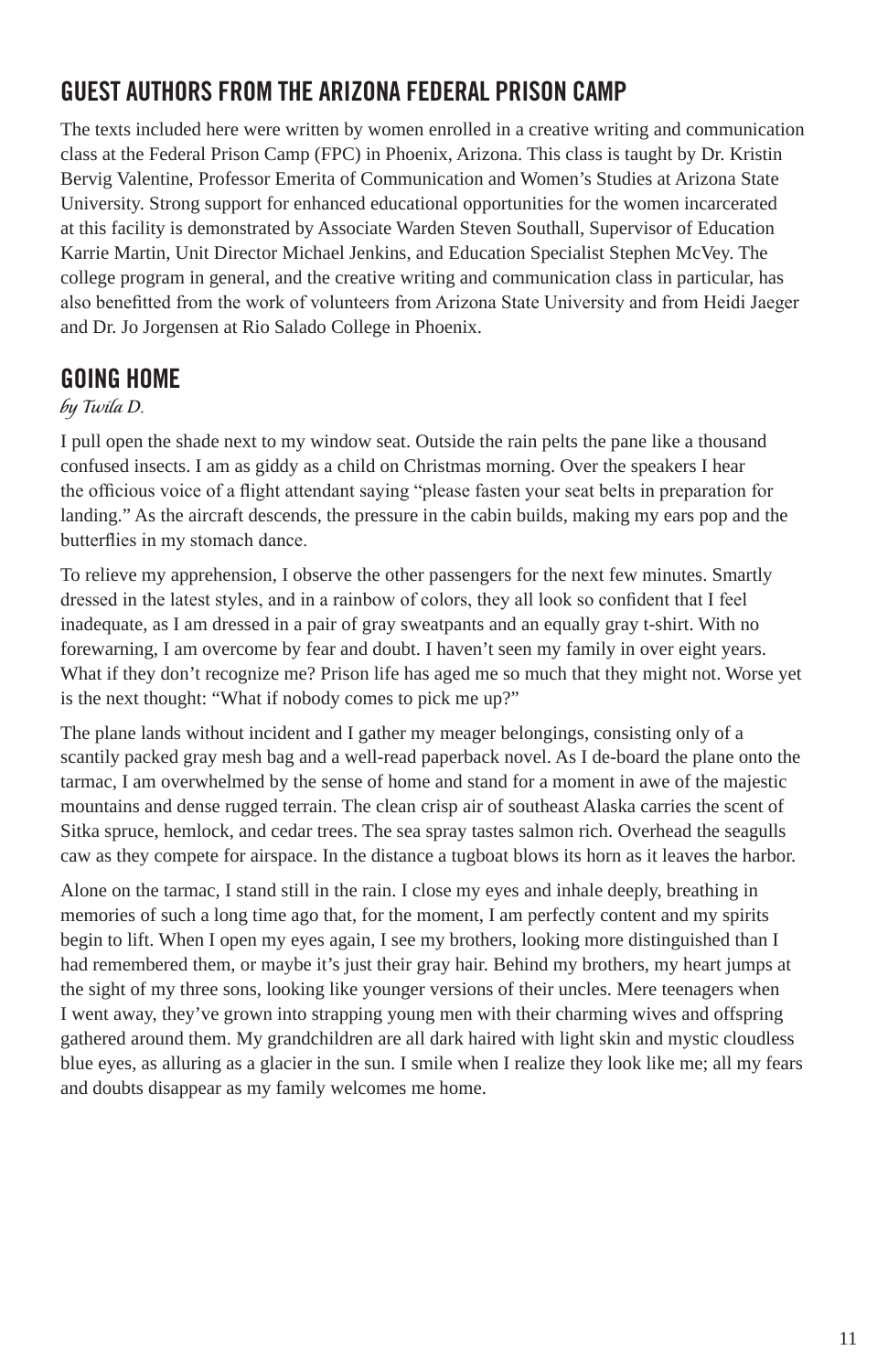## **Haiku**

by J. H.

Thoughts without action Daydreaming is what it's called Premeditated

Find yourself they said Self is not something you find Self is created

Action without thought Wouldn't that be a nightmare Lunatistic state?

## **Haiku**

by D. McRyhew

The day was hazy The girl sat upon the rock The smell of daisies

The taste of candy She licks her lips and smiles And wishes for rain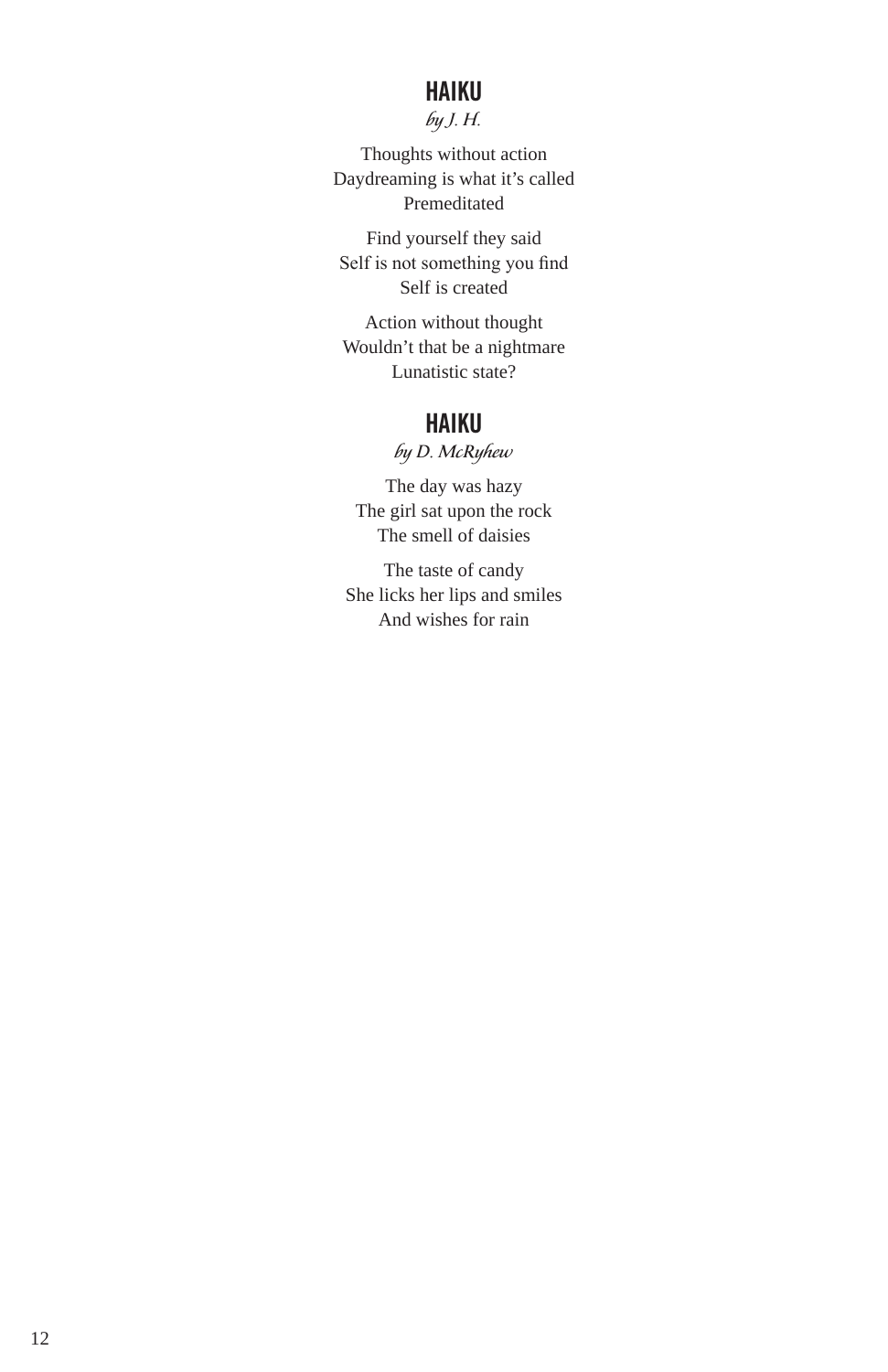## **Haiku**

#### by Tanya Cerda

Feelings so intense My love, my one and only, 4-sure, SOMETHING FIERCE!

Gazing in your eyes I see deeper than you think Why do you hold back?

Early morning skies So peaceful, the pink sunrise Watching the birds fly

#### **Haiku**

by T. Davis

Totems stand, pride of People from long ago whose Legends never die.

> My budding beauty Like an incessant vine Will entwine the world

## **Haiku**

by Erin Ahearn

I can taste Freedom Tangy sweet morsel of hope Savoring the taste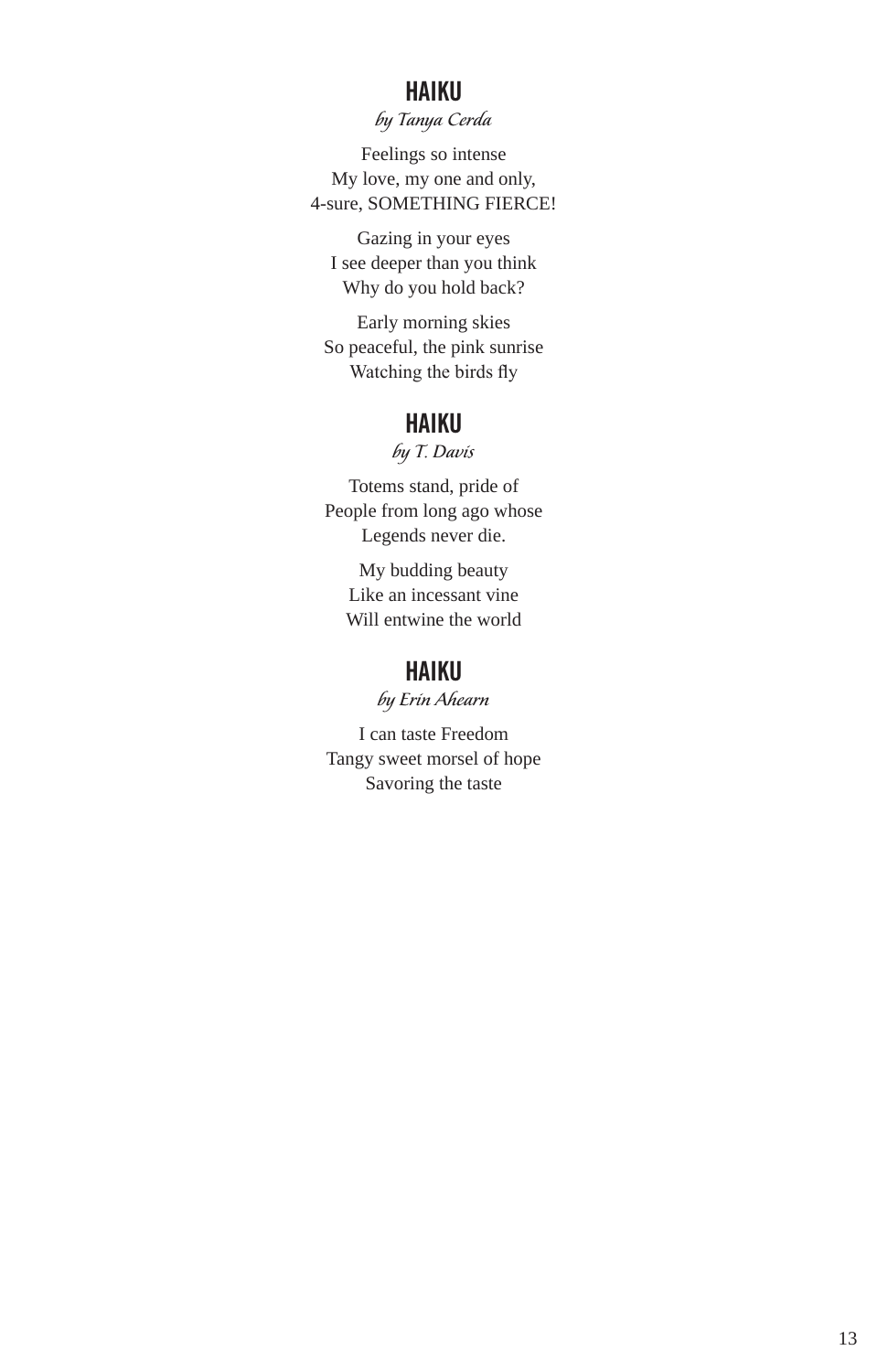## **My Beautiful Child**

by Laura Martinez

I can't be there Because of choices I made I knew they would hurt you But couldn't stop Because of my addiction

The only thing I can ask you Is to please learn from my mistakes Make the right choices And surround yourself With caring, positive people

I'm not mad at you I'm mad at myself And even though I'm not there I will always love you my beautiful child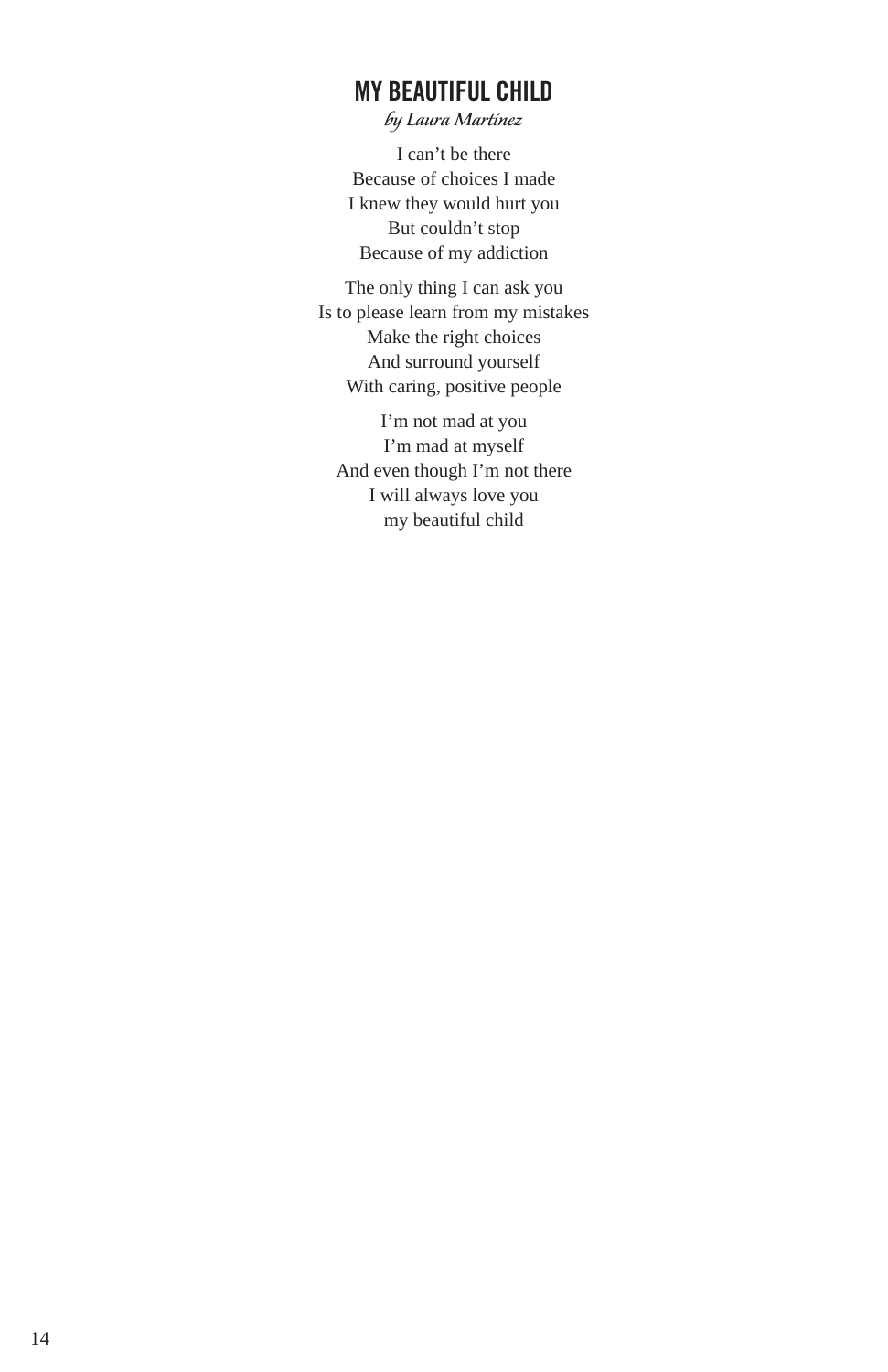## **Drive-Thru Death**

by Anita Montoya

I offer a slow hard death But to parents on the move I'm an innocent quick fix: Fast food, drive-thru, Supersize me!

I'm a bad habit that sticks.

I'm so easy I make it effortless And you all seem so eager to destroy your own hearts.

I like to start 'em off young and School the youth in instant gratification, Hence building a consumer culture basting in buckets of gravy—that's me!

> I've got a license to kill But never get my fill.

I attack children and eat their self-esteem While devouring adults' hopes and dreams.

They allow me to shorten their life expectancy. I've found fertile ground in their complacency.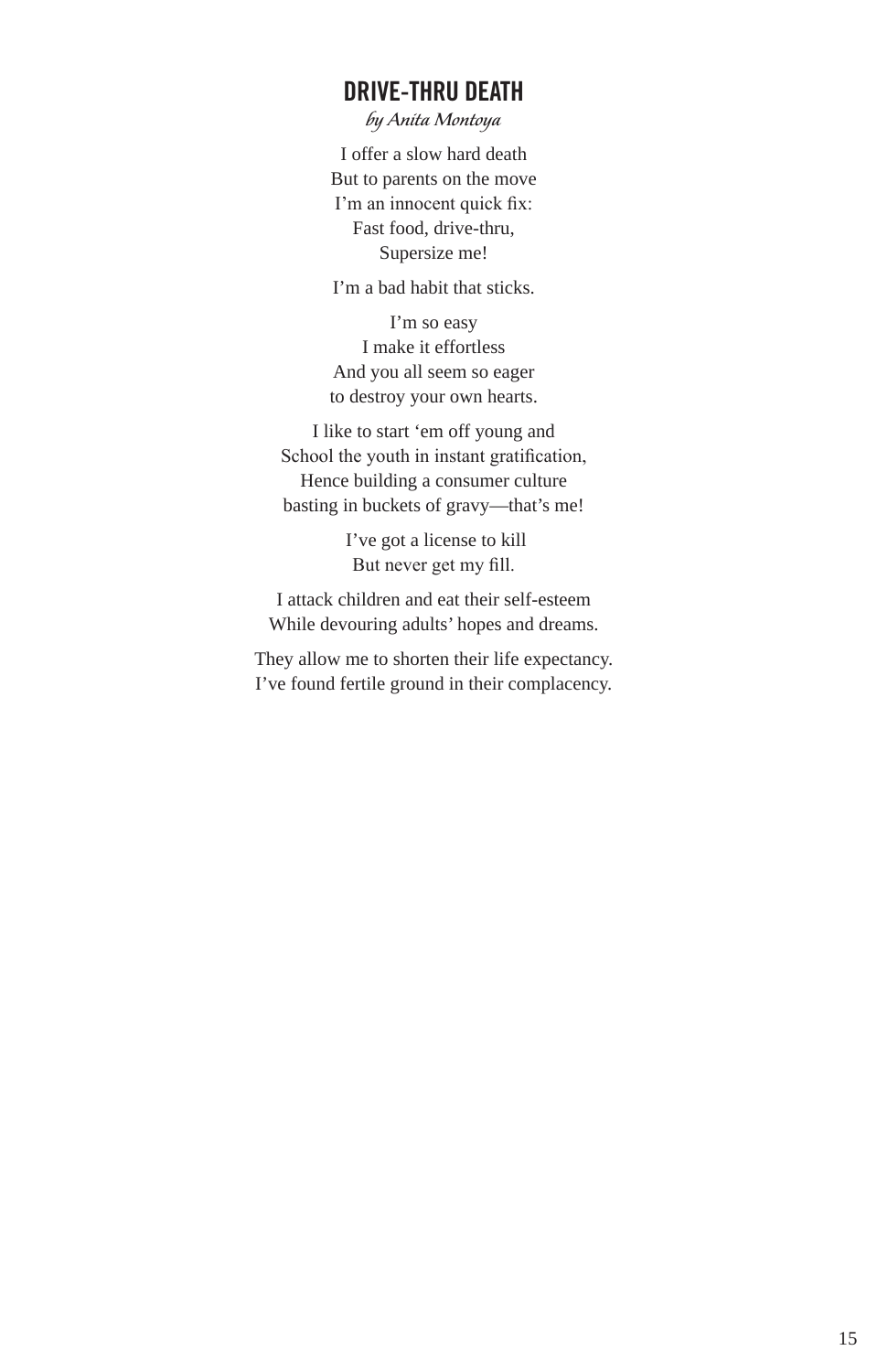## **Shadow On My Soul**

by Linda Guthrie

My love rented me a ship with crew and we sailed through San Francisco Bay. Cloudy Skies, threatening rain, and a cold, wet dark chill settled deep in my bones.

We sailed underneath the famous Bridge and stopped exactly where the bay met the sea. I stood with the dense small box grasped tightly and waited, wet, while the Captain turned the ship upwind.

I walked alone to the edge of the gangplank Where Captain caught my eye uncertain if I would jump. My words already said, tears falling soundlessly into the open box.

Is here OK? Not under ground in the dark.

Surprised by bits of bone, not just fine grey dust Lifting you on a breeze, I see why we turned upwind or you'd blow and dust our Captain's deck Set with teak tables, fine wine, linens white and food that goes uneaten.

This one last act is mine alone for I brought you in and I shall see you out.

Scattered out far as I could reach, then sinking into deep dark blue. My fingers dip and stretch outward as you slip between them. My small boy made smaller still.

> The sun dared come out and just in time to sear the darkest moment's shadow on my soul.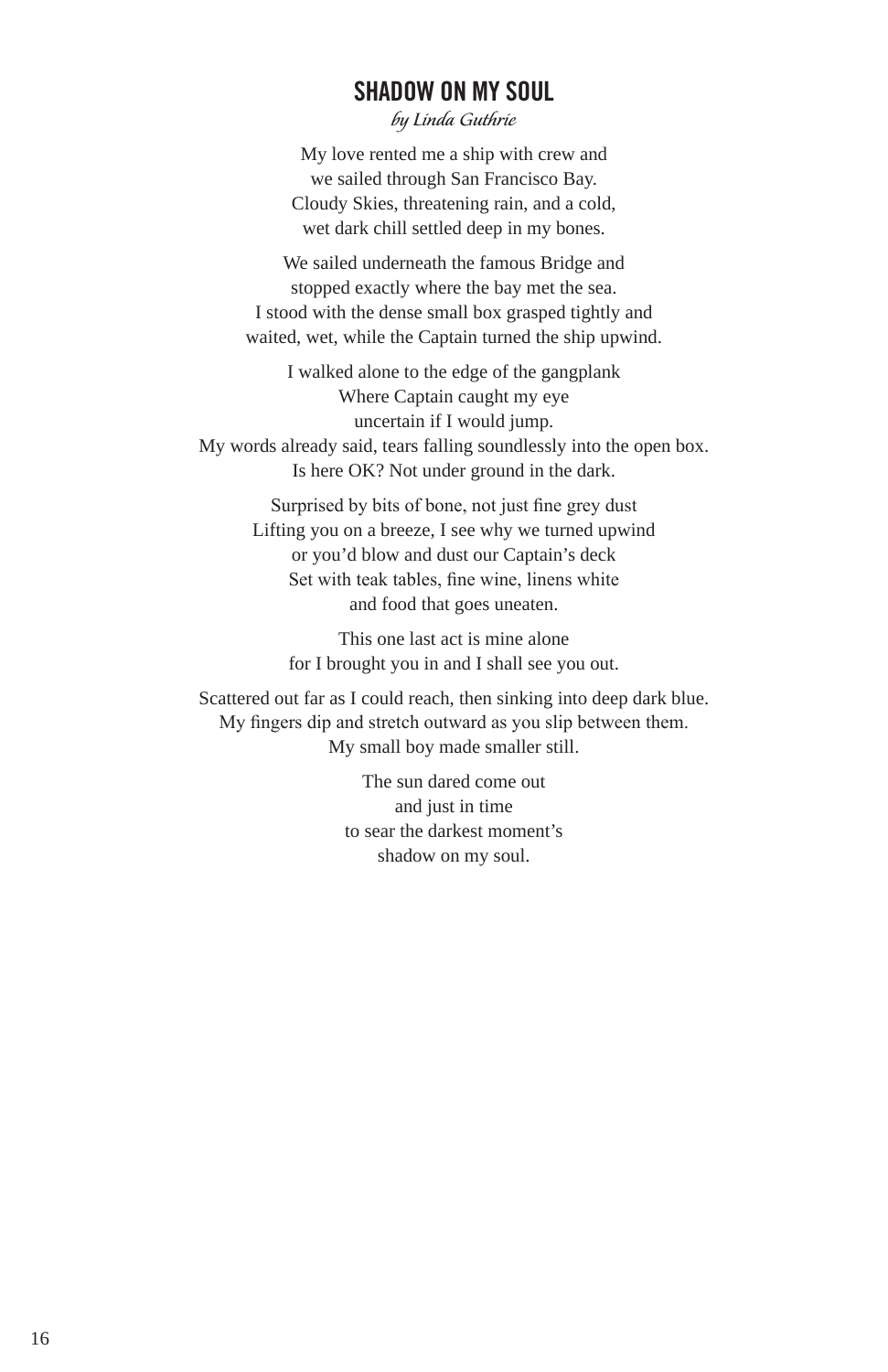## **Strength Unknown**

by Laura Martinez

For all the pain that we suffer For every sickness that we endure The Lord gathers our tears

He remains near And never lets you go He's there to hold every doubt About life's mysteries In his loving hands

> Sharing with the world His strength unknown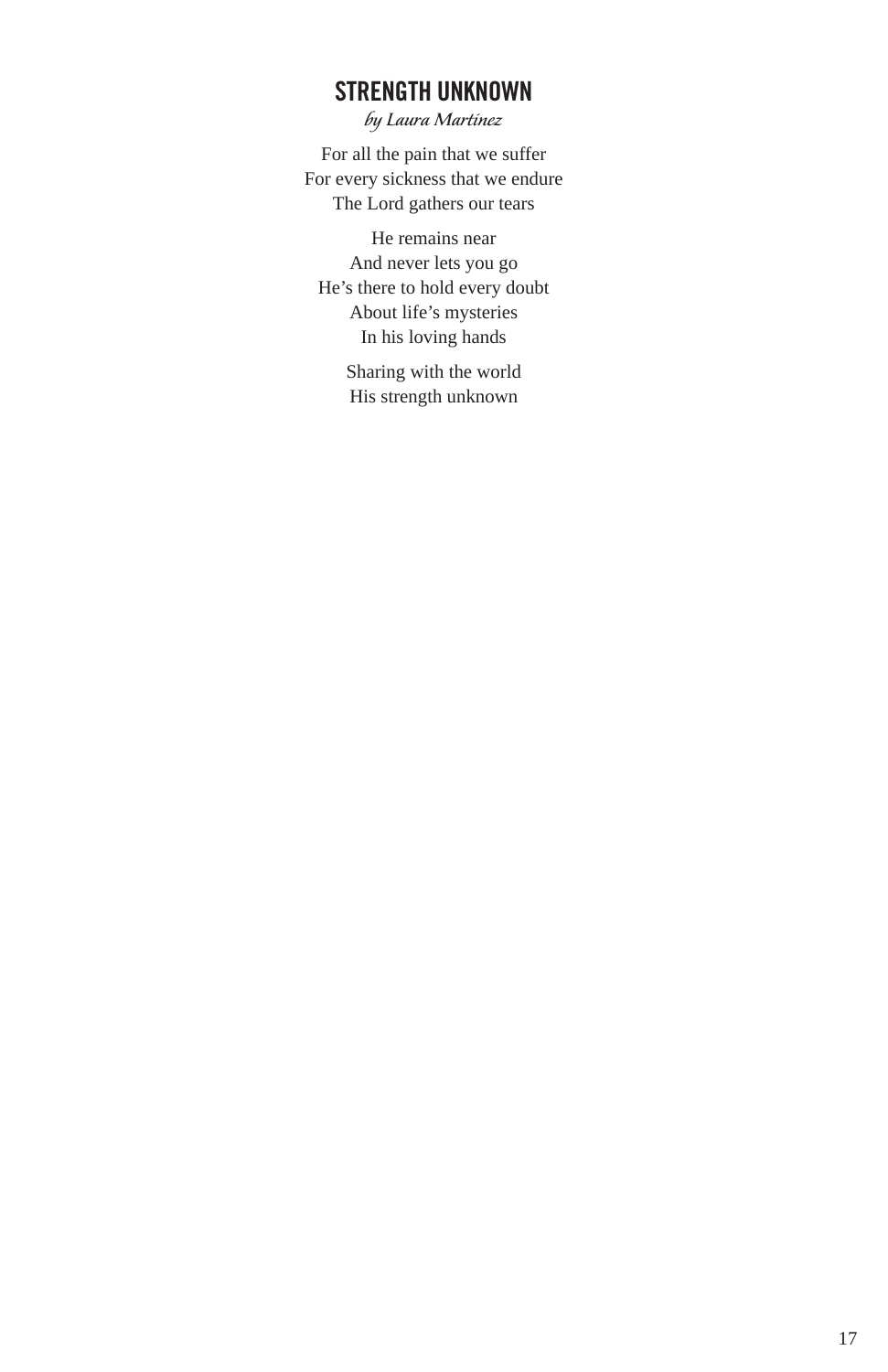## **Probation**

by Shontel Lewis

The rules of probation encourage me to disengage Internal emotions rampage Frustrated because my PO sets the stage As if she knows what is best for me

If you are so smart, "just what might that be?" All these silly classes I do not need Your supervisor agrees But you see my wings My chance to be free So you hold me in captivity You want to keep me in this system No support of successful completion Just the depletion Of every positive thing I have going on for me I would coin it jealousy But I'm afraid that you may be Institutionalized To no one's surprise You try to disguise The reason behind your lies in the "scope of your work"

You fool me not I don't use dope I don't smoke Yet everyday I'm forced to call the UA hotline On my own dime You waste my time I sit and wait hours for our meetings This is not in my best interest But yours If this was about me Then these meetings would NOT compromise my academics No games no gimmicks Just the desire to mimic What a productive member of society provides I want to be more than just on probation In contemplation Under your control This life I choose But does not define me It is temporary But in my record I will also carry this mess I want to be successful, I will be successful But how can you help me become successful When I'm trapped on probation?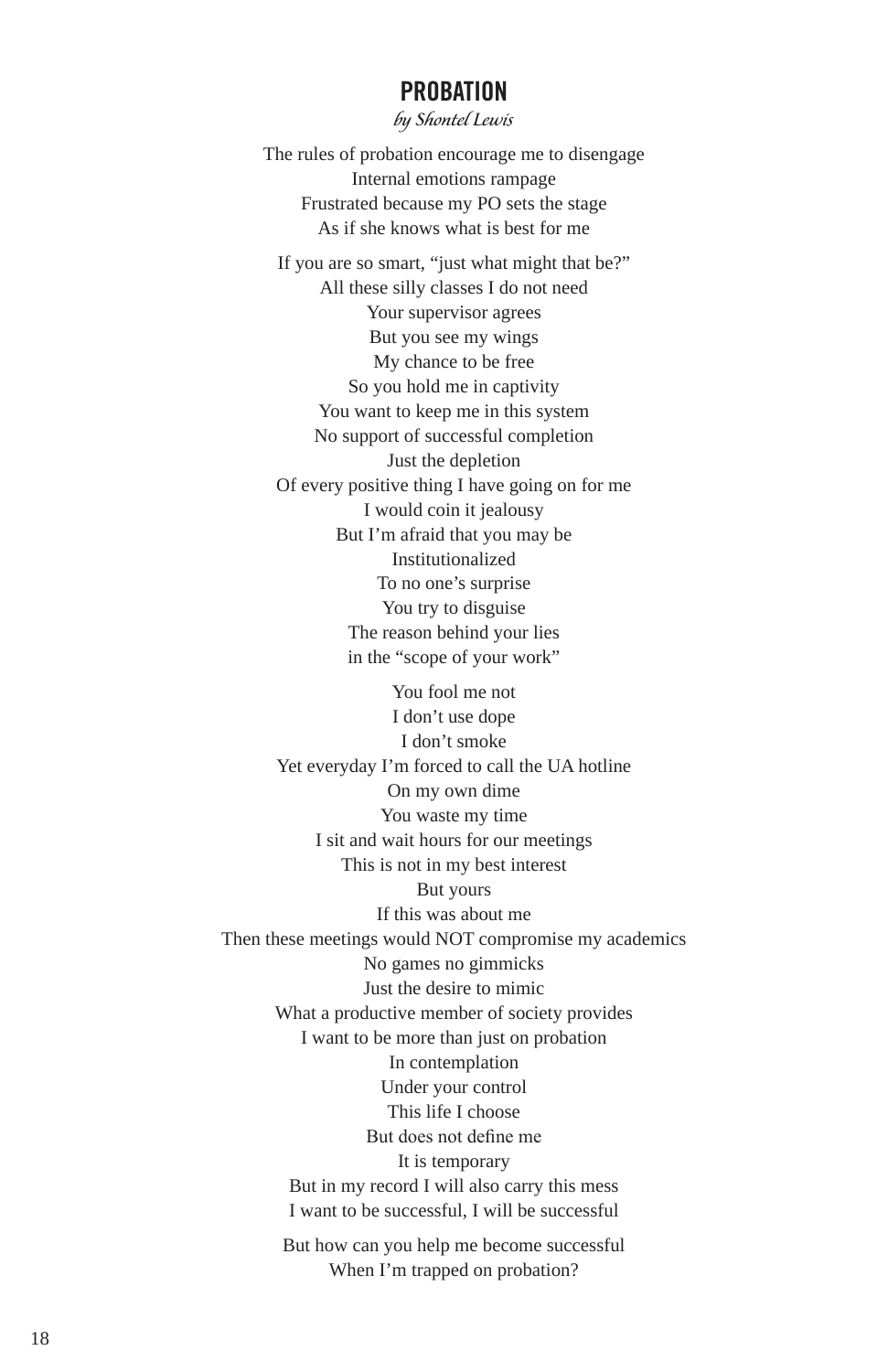# **Industry of Beauty**

#### by DeAnna Albright

I want to raise some questions about what is most important to women in our society. For even sitting here, in prison, women are torturing themselves over their self image. A fellow prisoner told me about a friend of hers who lay in bed paralyzed and fearing death from drinking too much baking soda, a prison remedy for triggering rapid weight loss by inducing vomiting or diarrhea.

What I want to ask is this: what's so wrong with our natural bodies? Why do we succumb to a homogenized image of what a woman should look like, no matter what her race, creed or color? As thought provoking, brilliant women, why do we continue to take shots at our health and self esteem by following this sexist industry? And what is the future of this insulting and harmful "beauty" industry?

Plastic surgery is the most extreme measure. If beauty is only skin deep, then why do we cut ourselves to obtain it? Cosmetic surgeries are readily available. Liposuction costs eight thousand dollars; breast augmentation costs between five to ten thousand (depending on the damage to your breast). The local newspaper now advertises a package product called the "Mommy Make Over." I am insulted as a woman and a mother. What is wrong with a mother's body, whether she has breast-fed, gotten stretch marks, or gained weight?

Instead of celebrating our power and knowledge, women are making a collective decision to erase the natural changes brought forth by motherhood. The same self intolerance is evidenced by the profusion of procedures to erase the effects of aging, including face lifts, breast lifts, and removing age spots. This non-acceptance of one's self has also spread to ethnicity: Asians have their eyes rounded; Blacks have their noses narrowed or thin their lips; white women remove bumps on the bridges of their noses. I can't even look through the *Denver Post* without seeing our perfect imperfections exploited--all to profit an industry built upon damaging our feminine spirit.

Have we become so vain that we are no longer able to accept what is natural for us as human beings? At what point will women become insulted by the beauty industry's constant poking, prodding, and ridiculing of our physicality? When will women refuse to buy into this industry's artificial standards of what is beautiful?

In the next ten years the image industry will take advantage of medical advancements being made in stem cell research. Because a stem cell is a blank slate, it has the potential to be turned into a nerve, a muscle, a retina, or breast tissue. The industry's idea of progress will be to use stem cells to create new collagen to cure wrinkles, to grow new hair, to "cure" gray hair, and to restore skin pigmentation. We will become walking petri dishes.

What I fear most, however, is that when the industry has finished with us women, it will move on to our children. The future of stem cell research and gene splicing suggests that designer children are on the horizon.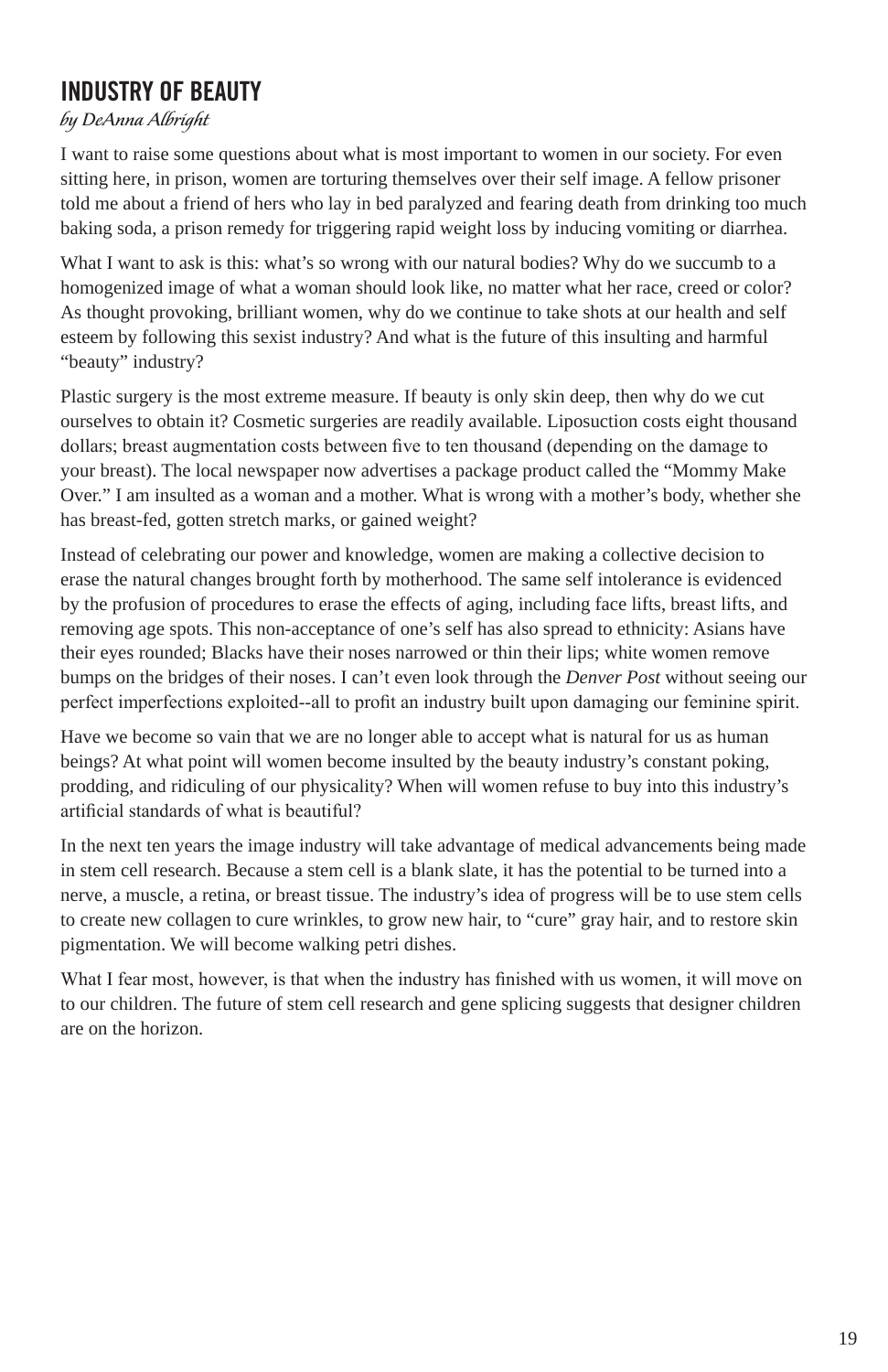# **Schools, Race, and the Middle Class Achievement Gap**

#### by Stella O'Neal

Our nation's schools are failing our children. Black students lag behind white students from the very first day of kindergarten, a disparity that is as evident among suburban middle class children as it is among their inner city peers.

For example, let us consider Teaneck High School in northern New Jersey, which sits in a middle class neighborhood just a 15 minutes drive away from New York City. The school serves approximately 1,350 students and reflects America's rich diversity. It provides academic advantages usually reserved for the elite private schools of Manhattan. About 28 different languages are spoken in the halls and Black, White, Latino, and Asian students from all walks of life mingle in the cafeteria. The African American students, making up 54 percent of the student body, claim as many advantages as any other group. Some are children of cardiologists, college professors, lawyers and corporate executives. One might believe that the national educational gap between Black and White students would not apply in this largely middle class setting. Unfortunately, that is far from the truth.

According to Teaneck's principal, Angela R. Davis, an African American, test scores indicate that about a third of the Black and Latino students do not perform as well as their White schoolmates. Even more surprising, this achievement gap persists even for those Black and Latino children who come from affluent households. Thus, even with no income disparity, the Black and Latino students have more academic struggles than their White peers.

A 2009 study of same age students backs up the data from Teaneck High School. It found that White students significantly outperform Black and Latino students, regardless of the income level of their parents. The study also noted that poor White students tend not to do as well as rich White students, but perform on almost the same level as wealthy Black students. The low-income Black students are thus the furthest behind academically.

Statistics from a 2009 report from the National Center for Education show that Black students scored an average of 27 points lower than their White peers on fourth grade reading and 26 points lower on eighth grade reading. On math tests, Black students trailed their White schoolmates by 26 points in the fourth grade; the gap rose to 31 points by the eighth grade. These results are based on tests administered in 2007 and reveal an achievement gap in almost every state in the union. It is no wonder that leaders like President Barrack Obama have declared the educational situation in this country a national crisis. Some experts have even called it the greatest civil rights challenge of our time.

#### What causes this achievement gap?

A 1995 study showed that by age 4, children of professional parents hear about 45 million words on average, while children of working class parents hear about 26 million, and children of welfare parents only hear 13 million. Research by Ronald F. Ferguson shows that only 47 percent of college-educated Black parents read to their kindergarten children daily, compared with 60 percent of similarly educated White parents. In addition, college-educated Black parents on average had about half as many books in their homes as similarly educated White parents.

It is never too early to start to support our children as learners. Something as simple as a bedtime story matters in creating teaching moments. People may think it is cute when you read the same story every night, so that your child can recite a book back to you, but this doesn't add as much to your child's cognitive growth as reading different books. It is more beneficial to utilize a variety of stories, and to engage your children in discussion of their contents.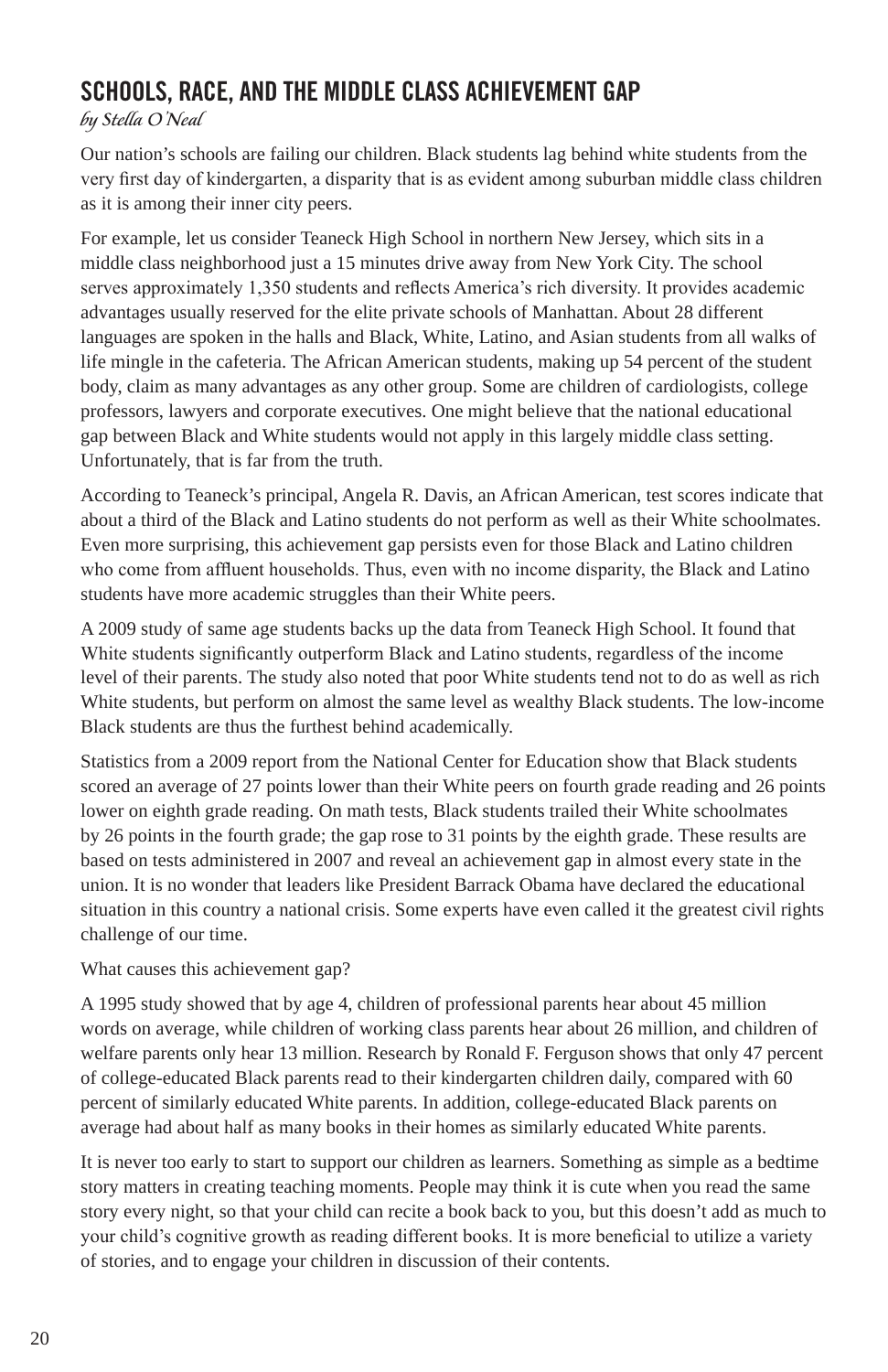Fortunately, many Black parents are radically rethinking the roles they can play in their children's school lives. Whether they are struggling in cities or living in comfortable suburbs, they are taking education initiatives rather than waiting for a broken education system to right itself. They are enrolling their elementary school children in foreign language programs; taking their middle school children on college tours; and forgoing trips to theme parks and instead traveling to historic sites and nature preserves. In other words, they are adopting the aggressive, proven strategies for boosting performance that many plugged-in, affluent White parents take on almost as soon as their children are born.

Medical experts agree that the critical years for child development are from birth through age 3. These formative years impact future learning. Edmund W. Gordon, a retired Yale professor and co-creator of the Head Start Program, engages in what he describes as "School Marketing" to convince Black parents that supporting their children's educational development is just as important as getting them to school. He advocates the need for supplementing Black children's education at home, in much the same way many White middle-class parents do.

We need to make our Black children fearless and courageous academically. Phillip Jackson, founder of the Black Star Project, once said, "Too often we teach our children to be passive and obedient, and they are getting destroyed." He continued with a poignant reprimand, "In the year 1908, if you were Black and you were not passive and obedient, you could get killed. Now, if you are passive and obedient about education, you will die." Take this to heart.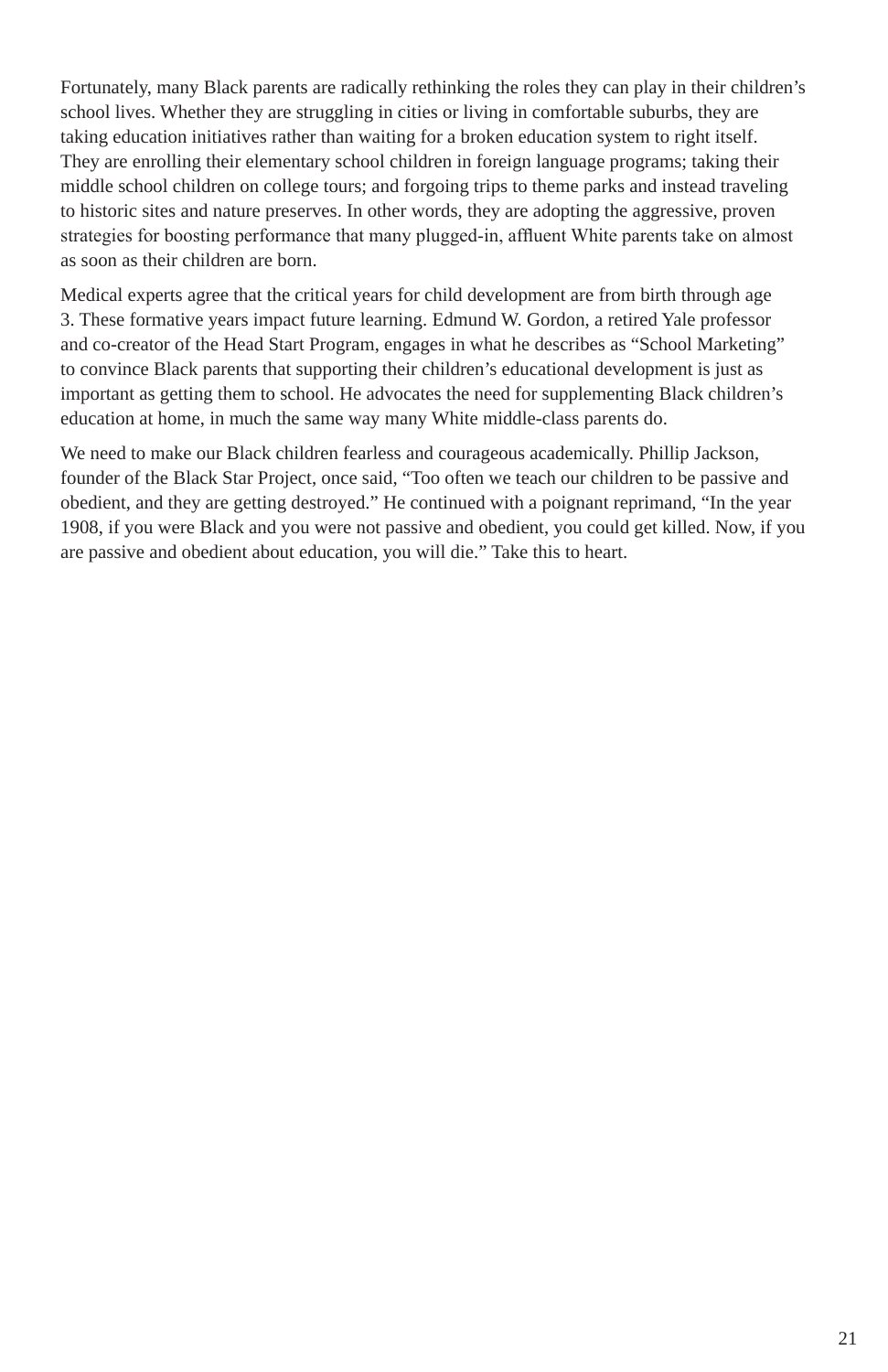# **I Have to Love Myself**

by April Murphy

Hope was gone Only faith was left For the love I needed Was lost doing meth

Now I've had four years in prison To contemplate life And have learned That the love I want Won't come without a fight

> Now I know The love I need Has to start with me *I have to love myself*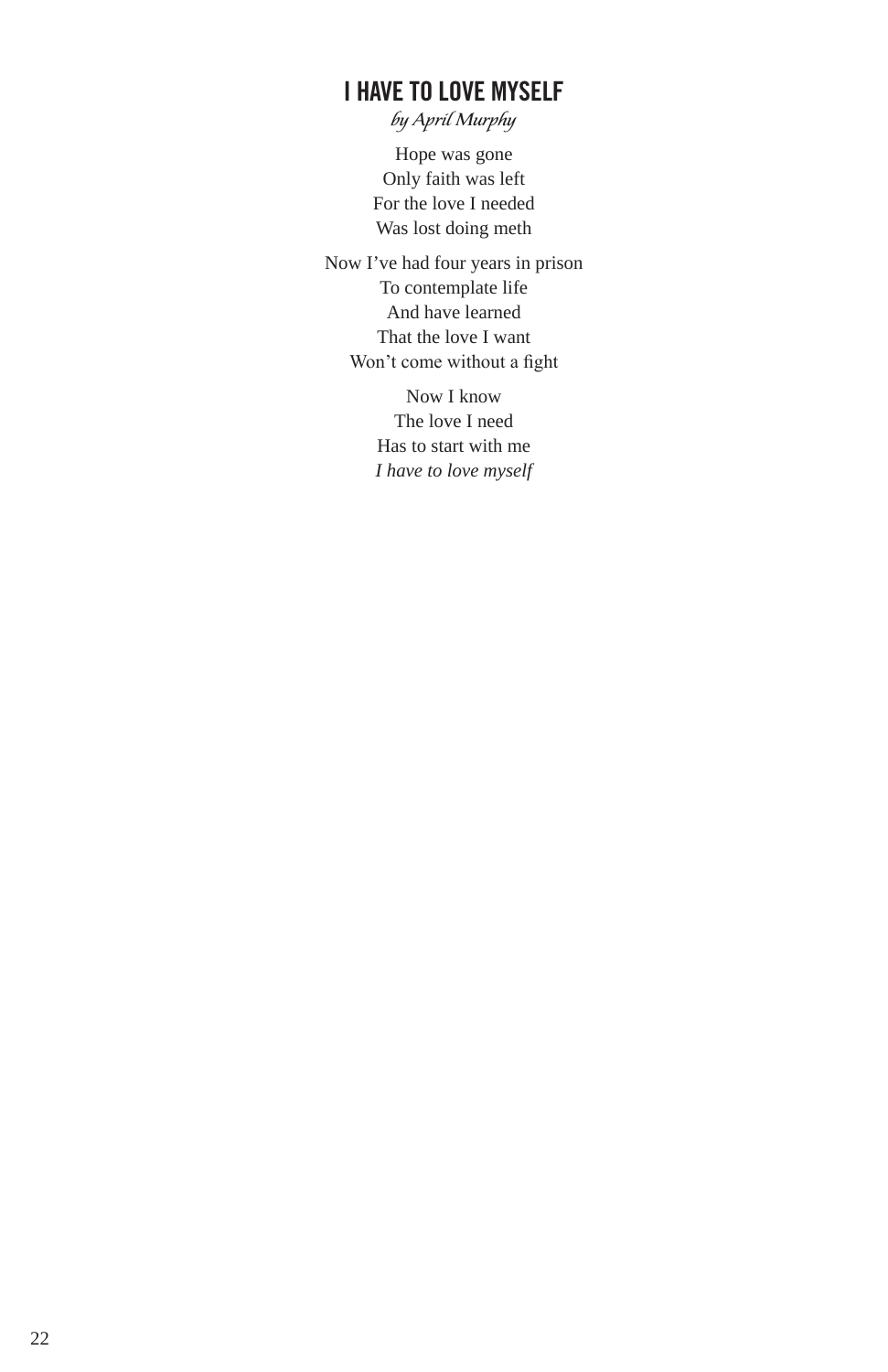# **These Feet**

by Tina Olmstead

These feet have walked miles To get to nowhere important These feet have run through empty streets To get hold of something potent These feet have walked down cold hallways In shackles and jailhouse sandals These feet have kicked, and broken, and hurt . . .

> Yet these feet still survive today And are ready to walk for miles With the lost and lonely hearts

> I was sent to tell them of a King Who can make a torn life Into beautiful art

I was sent to walk the streets Where hope and love are rare To tell the world that Jesus cares

I was sent to be a soldier To show the doubtful people That faith is not just a façade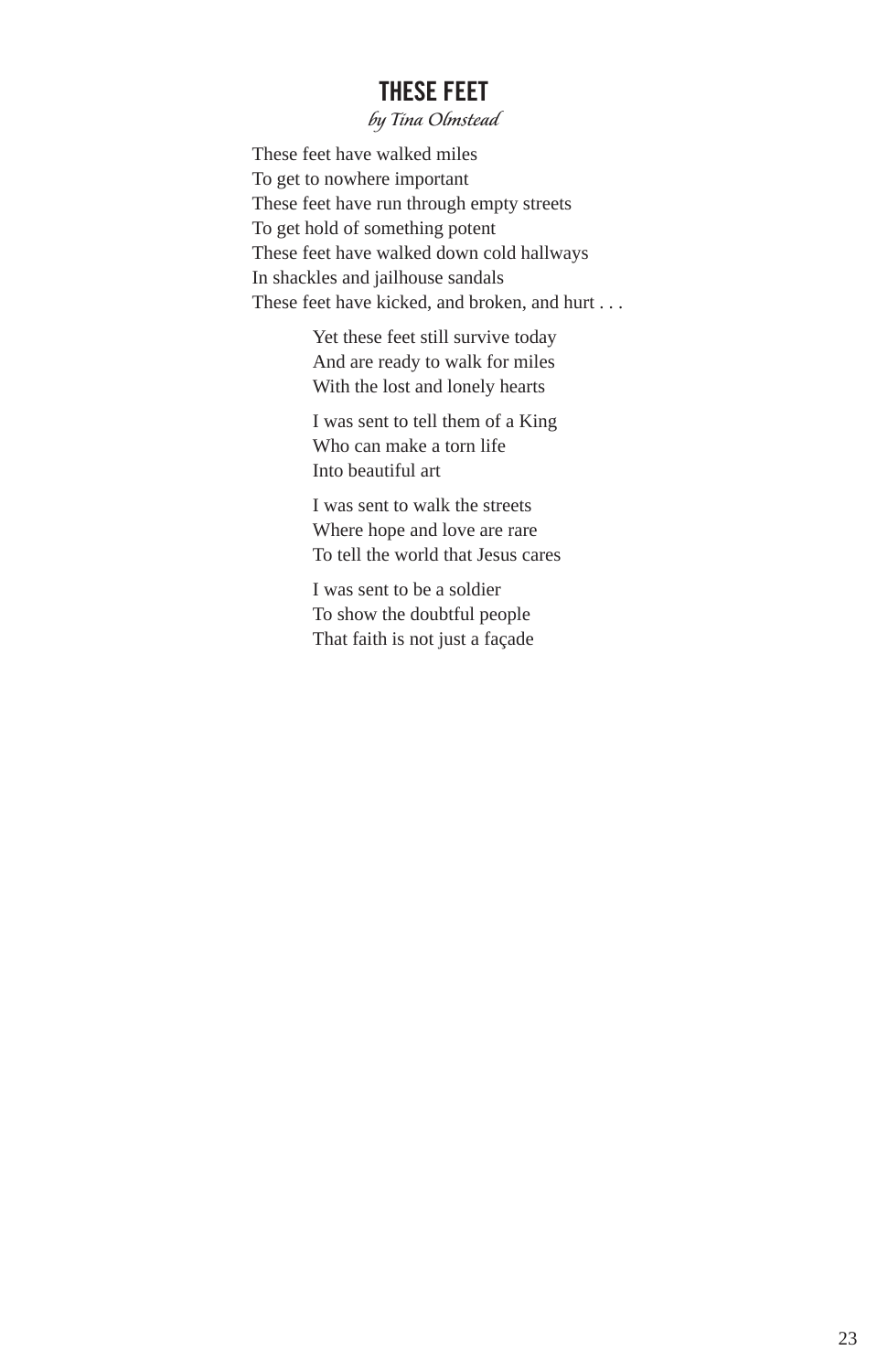# **Birthday Roses**

by Yvonne Mabry

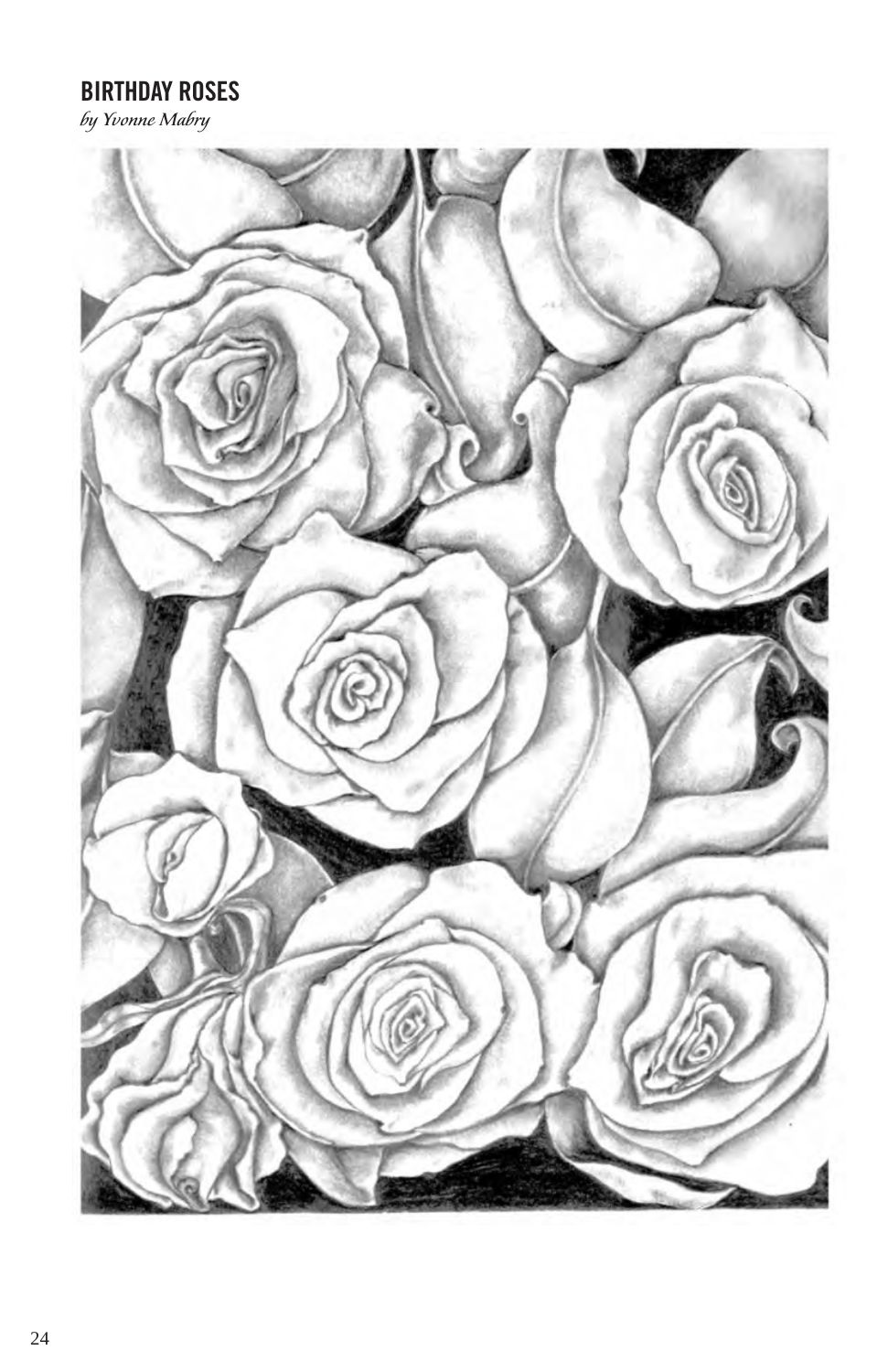









# Achieve your educational goals

Real-world experiences, hands-on learning Over 40 undergrad and grad programs In the heart of downtown Denver Easy access to the Auraria campus by light rail

# University of Colorado Denver College of Liberal Arts and Sciences

clas.cudenver.edu/goals

# **Earn an Adams State College Degree via Correspondence Courses**



- Correspondence Courses via mail
- No internet access required
- Degree options available Associate of Arts or Science, Business Administration, Interdisciplinary Studies, Paralegal Certificate Program
- Affordable tuition \$150/semester hour for correspondence courses
- Accredited by the Higher Learning Commission of the North Central Association of Colleges and Schools
- Years of experience serving incarcerated students
- FREE unofficial evaluation of previously earned credits



Call or write to receive a free copy of our catalog – 800-548-6679

Office of Extended Studies, Box CC • Adams State College 208 Edgemont Blvd. • Alamosa, CO 81102